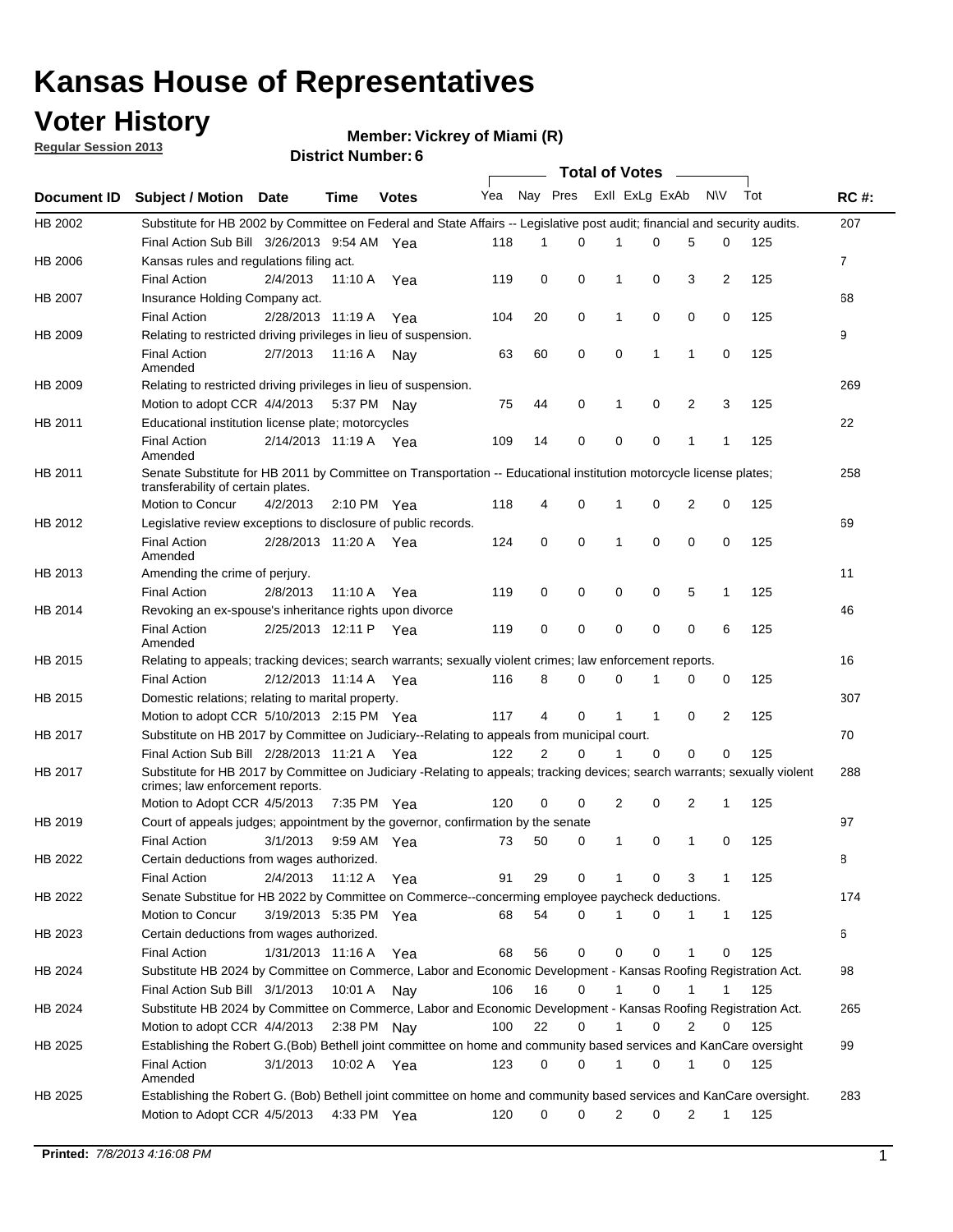### **Voter History**

**Vickrey of Miami (R)**

**Regular Session 2013**

|                |                                                                                                                                                                                                                                                        |                       |             |              |     |                         | <b>Total of Votes</b> |                |          | $\sim$         |     |     |             |
|----------------|--------------------------------------------------------------------------------------------------------------------------------------------------------------------------------------------------------------------------------------------------------|-----------------------|-------------|--------------|-----|-------------------------|-----------------------|----------------|----------|----------------|-----|-----|-------------|
| Document ID    | <b>Subject / Motion</b>                                                                                                                                                                                                                                | Date                  | <b>Time</b> | <b>Votes</b> | Yea | Nay Pres Exll ExLg ExAb |                       |                |          |                | N\V | Tot | <b>RC#:</b> |
| HB 2028        | Providing for venue in Shawnee County District Court in certain forfeiture proceedings                                                                                                                                                                 |                       |             |              |     |                         |                       |                |          |                |     |     | 12          |
|                | <b>Final Action</b><br>Amended                                                                                                                                                                                                                         | 2/8/2013              | 11:12 A Yea |              | 119 | 1                       | 0                     | 0              | 0        | 5              | 0   | 125 |             |
| HB 2028        | Providing for venue in Shawnee County District Court in certain forfeiture proceedings                                                                                                                                                                 |                       |             |              |     |                         |                       |                |          |                |     |     | 199         |
|                | Motion to Concur                                                                                                                                                                                                                                       | 3/25/2013 9:36 AM Yea |             |              | 120 | 0                       | 0                     | 2              | 0        | 2              | 1   | 125 |             |
| HB 2030        | Creating wounded warrior deer hunting permits for injured combat veterans.                                                                                                                                                                             |                       |             |              |     |                         |                       |                |          |                |     |     | 25          |
|                | <b>Final Action</b><br>Amended                                                                                                                                                                                                                         | 2/15/2013 11:16 A     |             | Yea          | 115 | 0                       | 0                     | 2              | 2        | 3              | 3   | 125 |             |
| HB 2033        | Concerning the regulation of knives                                                                                                                                                                                                                    |                       |             |              |     |                         |                       |                |          |                |     |     | 143         |
|                | <b>Final Action</b>                                                                                                                                                                                                                                    | 3/7/2013              | 12:12 P     | Yea          | 93  | 28                      | 0                     | 1              | 0        | 3              | 0   | 125 |             |
| HB 2033        | Concerning the regulation of knives.                                                                                                                                                                                                                   |                       |             |              |     |                         |                       |                |          |                |     |     | 270         |
|                | Motion to adopt CCR 4/4/2013                                                                                                                                                                                                                           |                       | 5:43 PM Yea |              | 95  | 26                      | 0                     |                | 0        | 3              | 0   | 125 |             |
| HB 2034        | Human trafficking; crimes of commercial sexual exploitation of a child, selling sexual relations, promoting the sale of sexual<br>relations and buying sexual relations; children in need of care; staff secure faciliies.                             |                       |             |              |     |                         |                       |                |          |                |     |     | 17          |
|                | <b>Final Action</b><br>Amended                                                                                                                                                                                                                         | 2/12/2013 11:16 A Yea |             |              | 124 | $\Omega$                | 0                     | 0              | 1        | 0              | 0   | 125 |             |
| HB 2034        | S Sub for HB 2034 by Committee on Judiciary - Human trafficking; crimes of commercial sexual exploitation of a child, selling<br>sexual relations, promoting the sale of sexual relations and buying sexual relations; children in need of care; staff |                       |             |              |     |                         |                       |                |          |                |     |     | 282         |
|                | Motion to Adopt CCR 4/5/2013 4:18 PM Yea                                                                                                                                                                                                               |                       |             |              | 120 | 0                       | 0                     | $\overline{2}$ | 0        | $\overline{2}$ | 1   | 125 |             |
| HB 2035        | Cities; experience requirements for plumbers, electricians and certain mechanical contractors.                                                                                                                                                         |                       |             |              |     |                         |                       |                |          |                |     |     | 29          |
|                | <b>Final Action</b>                                                                                                                                                                                                                                    | 2/18/2013 11:16 A     |             | Yea          | 117 | 2                       | 0                     | 2              | 0        | 4              | 0   | 125 |             |
| <b>HB 2037</b> | Public property; religious displays; other displays.                                                                                                                                                                                                   |                       |             |              |     |                         |                       |                |          |                |     |     | 176         |
|                | <b>Final Action</b>                                                                                                                                                                                                                                    | 3/20/2013 10:27 A     |             | Yea          | 120 | 3                       | $\mathbf 0$           | 1              | 0        | $\mathbf{1}$   | 0   | 125 |             |
| HB 2041        | Criminal history record information; definition; municipal court reporting; district court reporting.                                                                                                                                                  |                       |             |              |     |                         |                       |                |          |                |     |     | 19          |
|                | <b>Final Action</b>                                                                                                                                                                                                                                    | 2/13/2013 11:23 A     |             | Yea          | 119 | 3                       | 0                     | 0              | 0        | 3              | 0   | 125 |             |
| HB 2042        | Appraisal of property for taxation purposes; appeals; changes.                                                                                                                                                                                         |                       |             |              |     |                         |                       |                |          |                |     |     | 158         |
|                | <b>Final Action</b><br>Amended                                                                                                                                                                                                                         | 3/18/2013 11:19 A     |             | Yea          | 109 | 12                      | 0                     | 2              | 0        | 2              | 0   | 125 |             |
| HB 2043        | Aggravated battery; driving under the influence.                                                                                                                                                                                                       |                       |             |              |     |                         |                       |                |          |                |     |     | 100         |
|                | <b>Final Action</b><br>Amended                                                                                                                                                                                                                         | 3/1/2013              | 10:03 A Yea |              | 123 | 0                       | 0                     | 1              | $\Omega$ | 1              | 0   | 125 |             |
| HB 2043        | Senate Substitute for HB 2043 by Committee on Judiciary - Attorney general; duties and responsibilities; notice of intent to<br>seek the death penalty.                                                                                                |                       |             |              |     |                         |                       |                |          |                |     |     | 271         |
|                | Motion to adopt CCR 4/4/2013                                                                                                                                                                                                                           |                       | 5:48 PM Yea |              | 121 | 0                       | 0                     |                | $\Omega$ | 3              | 0   | 125 |             |
| HB 2044        | Increasing the penalty for a person who distributes a controlled substance that causes great bodily harm or death.                                                                                                                                     |                       |             |              |     |                         |                       |                |          |                |     |     | 101         |
|                | <b>Final Action</b><br>Amended                                                                                                                                                                                                                         | 3/1/2013              | 10:05 A     | Yea          | 112 | 11                      | 0                     | 1              | $\Omega$ | 1              | 0   | 125 |             |
| HB 2047        | Requiring certain municipalities to vote to increase property tax revenues over previous year when such increase exceeds<br>inflation; publication.                                                                                                    |                       |             |              |     |                         |                       |                |          |                |     |     | 186         |
|                | <b>Final Action</b><br>Amended                                                                                                                                                                                                                         | 3/21/2013 11:29 A Yea |             |              | 68  | 53                      | 0                     | 1              | 0        | 3              | 0   | 125 |             |
| HB 2049        | Kansas department of agriculture; increasing certain fees and eliminating sunsets on various program fees.                                                                                                                                             |                       |             |              |     |                         |                       |                |          |                |     |     | 59          |
|                | <b>Final Action</b><br>Amended                                                                                                                                                                                                                         | 2/27/2013 12:23 P Yea |             |              | 77  | 46                      | 0                     |                | 0        |                | 0   | 125 |             |
| HB 2049        | Kansas department of agriculture; increasing certain fees; concerning sunsets on various program fees.                                                                                                                                                 |                       |             |              |     |                         |                       |                |          |                |     |     | 324         |
|                | Motion to adopt CCR 6/2/2013                                                                                                                                                                                                                           |                       | 12:28 A     | Yea          | 45  | 64                      | 0                     | 1              | 0        | 6              | 9   | 125 |             |
| HB 2050        | Agriculture; agricultural chemical registration; pesticide business liablity insurance; repeal of the Kansas agricultural liming<br>materials act.                                                                                                     |                       |             |              |     |                         |                       |                |          |                |     |     | 60          |
|                | <b>Final Action</b><br>Amended                                                                                                                                                                                                                         | 2/27/2013 12:25 P     |             | Yea          | 103 | 20                      | 0                     |                | 0        | 1              | 0   | 125 |             |
| HB 2051        | Substitute for HB 2051 by Committee on Agriculture and Natural Resources--Amending provisions relating to dams,<br>obstructions, sstreams and water flex accounts and transfer permits.                                                                |                       |             |              |     |                         |                       |                |          |                |     |     | 50          |
|                | Final Action Sub Bill 2/26/2013 2:12 PM Yea                                                                                                                                                                                                            |                       |             |              | 117 | 2                       | 0                     | 0              | 0        | 0              | 6   | 125 |             |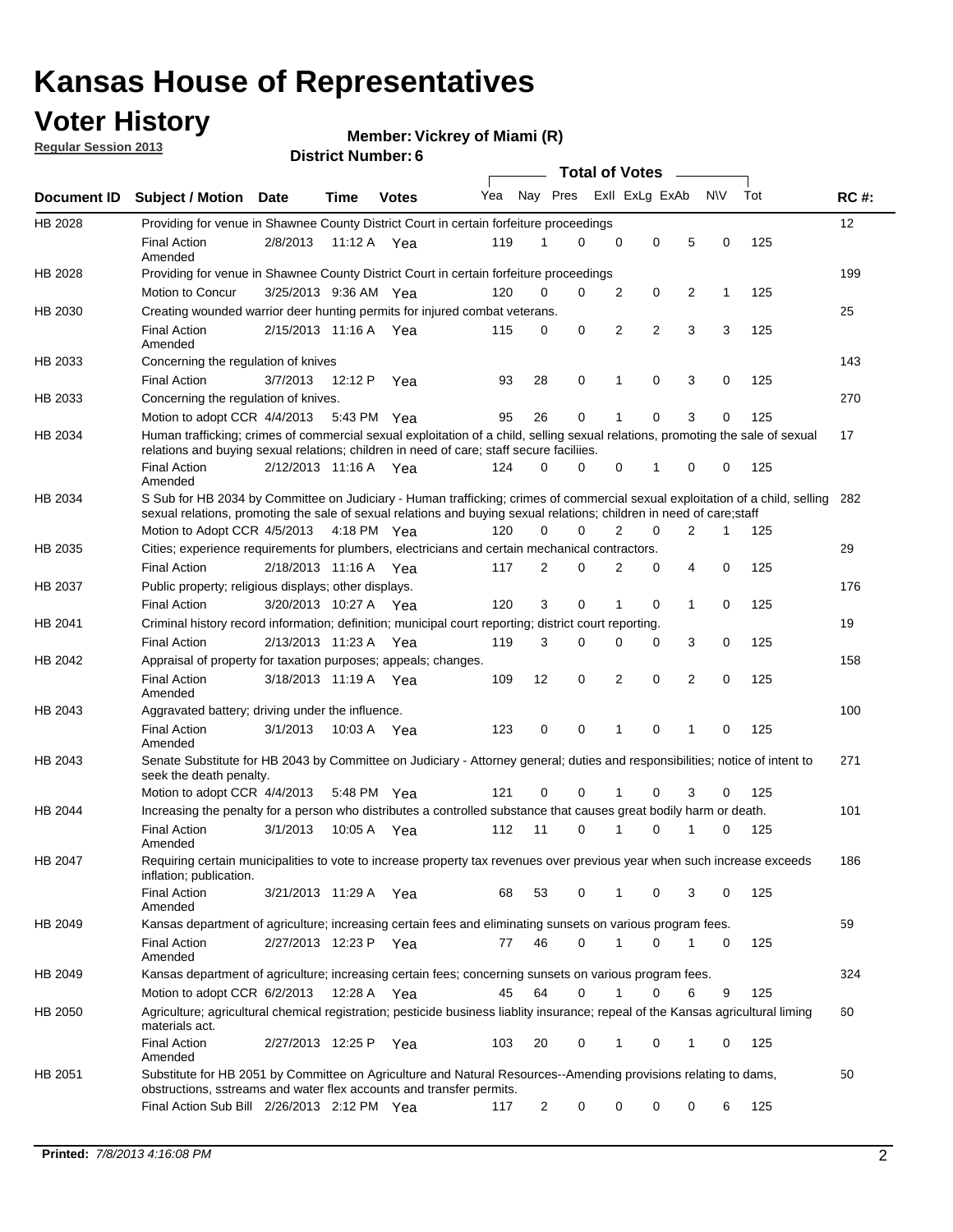### **Voter History**

**Vickrey of Miami (R)**

**Regular Session 2013**

|                | <b>DISTRICT MAILINGL.</b><br>Total of Votes –                                                                                                                                                                                            |                       |             |              |     |                |                         |  |              |             |              |                |     |             |
|----------------|------------------------------------------------------------------------------------------------------------------------------------------------------------------------------------------------------------------------------------------|-----------------------|-------------|--------------|-----|----------------|-------------------------|--|--------------|-------------|--------------|----------------|-----|-------------|
| Document ID    | <b>Subject / Motion</b>                                                                                                                                                                                                                  | Date                  | Time        | <b>Votes</b> | Yea |                | Nay Pres Exll ExLg ExAb |  |              |             |              | <b>NV</b>      | Tot | <b>RC#:</b> |
| HB 2052        | Discharging a firearm inside or into a city; unlawful acts; exceptions.                                                                                                                                                                  |                       |             |              |     |                |                         |  |              |             |              |                |     | 155         |
|                | <b>Final Action</b><br>Amended                                                                                                                                                                                                           | 3/14/2013 11:20 A Yea |             |              | 121 | 2              | 0                       |  | 0            | 0           | 2            | 0              | 125 |             |
| HB 2052        | Senate Substitute for HB 2052 by Committee on Federal and State Affairs - Concerning firearms; personal and family<br>protection act; concealed handguns in public building; other changes; unlawful discharge of a firearm inside city. |                       |             |              |     |                |                         |  |              |             |              |                |     | 300         |
|                | Motion to Adopt CCR 4/5/2013 10:24 P Yea                                                                                                                                                                                                 |                       |             |              | 104 | 16             | $\Omega$                |  | 2            | 0           | 2            | 1              | 125 |             |
| HB 2055        | Personal and Familly Protection Act; public buildings; adequate security.                                                                                                                                                                |                       |             |              |     |                |                         |  |              |             |              |                |     | 156         |
|                | <b>Final Action</b><br>Amended                                                                                                                                                                                                           | 3/14/2013 11:26 A Yea |             |              | 84  | 38             | 0                       |  | 0            | 0           | 2            | 1              | 125 |             |
| <b>HB 2057</b> | Concerning property taxation; relating to county appraisers; appointing interim appraiser.                                                                                                                                               |                       |             |              |     |                |                         |  |              |             |              |                |     | 208         |
|                | <b>Final Action</b>                                                                                                                                                                                                                      | 3/26/2013 9:55 AM Yea |             |              | 119 | 0              | 0                       |  | 1            | 0           | 5            | 0              | 125 |             |
| HB 2058        | Taxation of helium and certain other gases under mineral severance tax, and prohibition of certain refunds related thereto.                                                                                                              |                       |             |              |     |                |                         |  |              |             |              |                |     | 159         |
|                | <b>Final Action</b>                                                                                                                                                                                                                      | 3/18/2013 11:21 A Yea |             |              | 119 | 2              | 0                       |  | 2            | 0           | 2            | 0              | 125 |             |
| HB 2059        | Income tax deductions and modifications and severance tax exemptions; basis of partner's interest and shareholder's stock;<br>statutory clarification.                                                                                   |                       |             |              |     |                |                         |  |              |             |              |                |     | 14          |
|                | <b>Final Action</b><br>Amended                                                                                                                                                                                                           | 2/11/2013 11:42 A     |             | Yea          | 122 | $\overline{2}$ | 0                       |  | 0            | 0           | 1            | 0              | 125 |             |
| HB 2059        | Income tax deductions and modifications and severance tax exemptions; basis of partner's interest and shareholder's stock;<br>statutory clarification.                                                                                   |                       |             |              |     |                |                         |  |              |             |              |                |     | 293         |
|                | Motion to Concur                                                                                                                                                                                                                         | 4/5/2013              | 8:14 PM Nav |              | 0   | 120            | 0                       |  | 2            | 0           | 2            | 1              | 125 |             |
| HB 2059        | Income tax rates, deductions and credits; rural opportunity zones; sales tax rates and distribution of revenue; severance tax;<br>and property tax exemptions for IRB property and property damaged by natural disaster.                 |                       |             |              |     |                |                         |  |              |             |              |                |     | 322         |
|                | Motion to adopt CCR 6/2/2013                                                                                                                                                                                                             |                       | 12:11 A Yea |              | 69  | 45             | 0                       |  | $\mathbf{1}$ | 0           | 6            | 4              | 125 |             |
| HB 2060        | Prohibiting certain confined persons from receiving food sales tax refunds and homestead property tax refunds.                                                                                                                           |                       |             |              |     |                |                         |  |              |             |              |                |     | 10          |
|                | <b>Final Action</b><br>Amended                                                                                                                                                                                                           | 2/7/2013              | 11:18 A Yea |              | 123 | 0              | $\Omega$                |  | 0            | 1           | 1            | 0              | 125 |             |
| HB 2065        | Creating the crime of home improvement fraud.                                                                                                                                                                                            |                       |             |              |     |                |                         |  |              |             |              |                |     | 20          |
|                | <b>Final Action</b><br>Amended                                                                                                                                                                                                           | 2/13/2013 11:26 A Yea |             |              | 106 | 16             | 0                       |  | 0            | 0           | 3            | 0              | 125 |             |
| HB 2066        | Physical therapists; evaluation and treatment of patients.                                                                                                                                                                               |                       |             |              |     |                |                         |  |              |             |              |                |     | 26          |
|                | <b>Final Action</b><br>Amended                                                                                                                                                                                                           | 2/15/2013 11:18 A Yea |             |              | 98  | 16             | 0                       |  | 2            | 2           | 3            | 4              | 125 |             |
| HB 2067        | Board of nursing; assistant attorneys general.                                                                                                                                                                                           |                       |             |              |     |                |                         |  |              |             |              |                |     | 15          |
|                | <b>Final Action</b>                                                                                                                                                                                                                      | 2/11/2013 11:44 A Yea |             |              | 123 | $\mathbf{1}$   | 0                       |  | 0            | 0           | 1            | 0              | 125 |             |
| HB 2069        | Public policy; certain city ordinances and county resolutions declared void.                                                                                                                                                             |                       |             |              |     |                |                         |  |              |             |              |                |     | 102         |
|                | <b>Final Action</b><br>Amended                                                                                                                                                                                                           | 3/1/2013              | 10:06 A Yea |              | 92  | 31             | 0                       |  | 1            | $\Omega$    | 1            | 0              | 125 |             |
| HB 2069        | Public policy; certain city ordinances and county resolutions declared void.                                                                                                                                                             |                       |             |              |     |                |                         |  |              |             |              |                |     | 292         |
|                | Motion to Concur                                                                                                                                                                                                                         | 4/5/2013              | 8:04 PM Yea |              | 88  | 32             | 0                       |  | 2            | 0           | 2            | 1              | 125 |             |
| HB 2070        | Appearance bond conditions; surety and bounty hunter regulation.                                                                                                                                                                         |                       |             |              |     |                |                         |  |              |             |              |                |     | 103         |
|                | <b>Final Action</b><br>Amended                                                                                                                                                                                                           | 3/1/2013              | 10:08 A Yea |              | 122 | $\mathbf{1}$   | 0                       |  | $\mathbf{1}$ | 0           | $\mathbf{1}$ | 0              | 125 |             |
| HB 2074        | Cities and counties; solid waste disposal areas; restrictions.                                                                                                                                                                           |                       |             |              |     |                |                         |  |              |             |              |                |     | 139         |
|                | <b>Emergency Final</b><br><b>Action Amend</b>                                                                                                                                                                                            | 3/1/2013              | 1:11 PM Yea |              | 102 | 19             | 0                       |  | 1            | $\mathbf 0$ | $\mathbf{1}$ | $\overline{2}$ | 125 |             |
| HB 2075        | Cities; qualifications and rehabilitation of abandoned property.                                                                                                                                                                         |                       |             |              |     |                |                         |  |              |             |              |                |     | 61          |
|                | <b>Final Action</b><br>Amended                                                                                                                                                                                                           | 2/27/2013 12:27 P Yea |             |              | 72  | 51             | 0                       |  | 1            | 0           | 1            | 0              | 125 |             |
| HB 2077        | Granting professional licenses to military service members.<br><b>Final Action</b><br>Amended                                                                                                                                            | 2/26/2013 2:13 PM Yea |             |              | 119 | 0              | 0                       |  | 2            | 0           | 2            | 2              | 125 | 51          |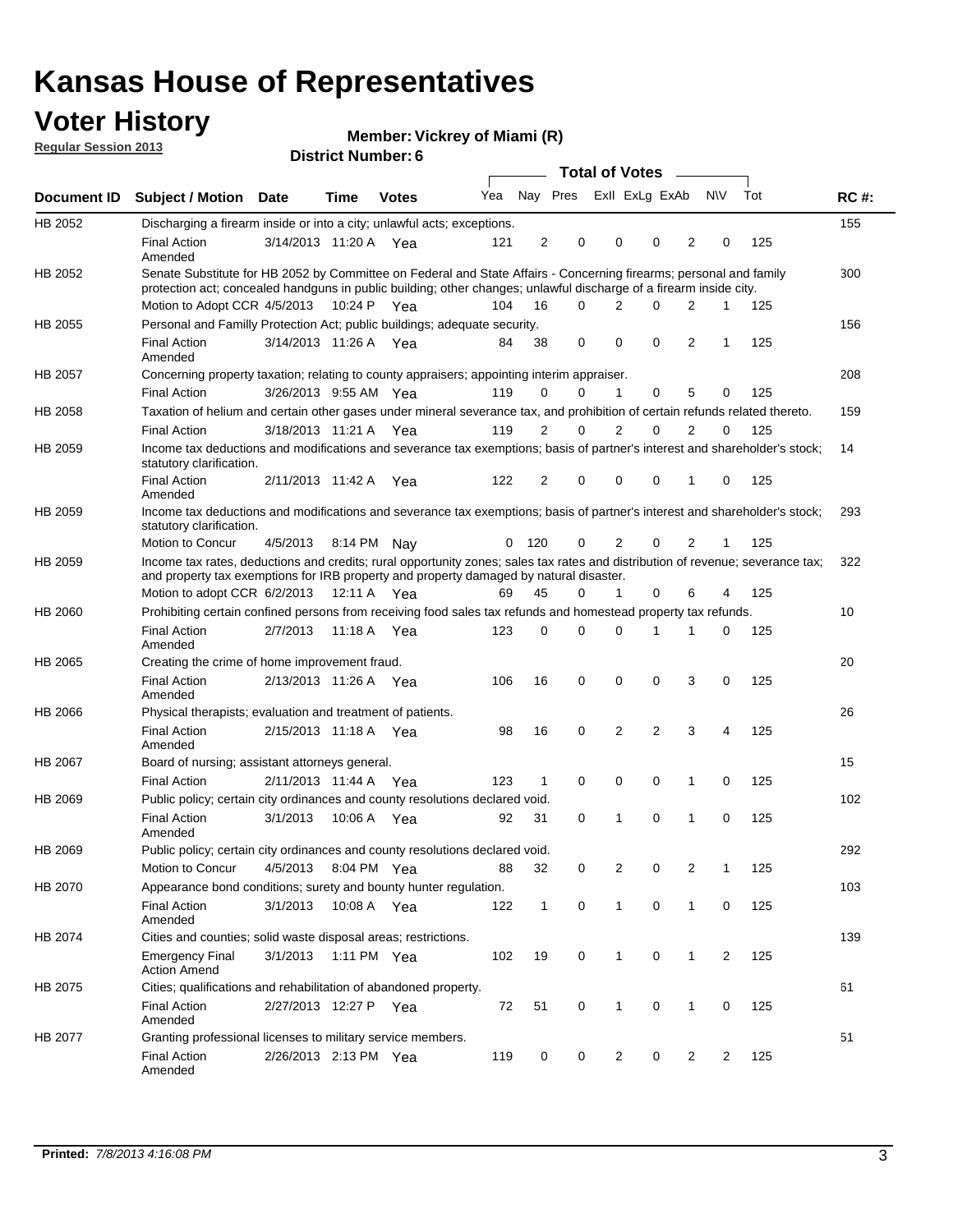#### **Voter History**

**Vickrey of Miami (R)**

| <b>Regular Session 2013</b> |  |  |
|-----------------------------|--|--|
|                             |  |  |

**Document ID Subject / Motion Date Time Votes** Yea Nay Pres ExII ExLg ExAb N\V Tot RC #: **District Number: 6 Date Votes Total of Votes Time** ExII ExLg ExAb 52 2/26/2013 Final Action Yea 125 2:14 PM 119 0 0 0 22 2 HB 2078 Amended Authorizing certain licensing boards to accept education, training or experience completed in the military towards licensure in this state. 275 Authorizing certain licensing boards to accept education, training or experience of military service members towards obtaining 4/5/2013 Motion to adopt CCR Yea 125 11:42 A 120 0 0 0 30 2 HB 2078 licensure in this state. 18 2/12/2013 Final Action Yea 125 11:17 A 124 0 1 0 00 0 HB 2081 Amended Forfeiture of property related to violations of certain criminal acts. 306 5/10/2013 Motion to adopt CCR Yea 125 10:38 A 121 0 1 0 20 1 HB 2081 Forfeiture of property related to violations of certain criminal acts. 104 3/1/2013 HB 2083 Final Action 3/1/2013 10:09 A Yea 87 36 0 1 0 1 0 125 Amended Public employees relations boards; assessment of certain costs. 10:09 A Yea 87 36 0 1 0 1 0 105 3/1/2013 Final Action Yea 125 10:11 A 120 3 0 0 10 1 HB 2084 Amended Tax credits for community services contributions; youth apprenticeship and entrepreneurship. 316 Sub Motion to Concur 5/24/2013 9:33 AM Nay  $109$  0 1 0 9 1 125 HB 2084 Tax credits for community services contributions; youth apprenticeship and entrepreneurship. 160 3/18/2013 Final Action Yea 125 11:24 A 61 60 0 0 20 2 HB 2086 Eligible infrastructure costs for tax increment financing and community improvement districts; bond repayment tax revenue pledge requirements. 173 3/19/2013 Final Action Yea 125 5:25 PM 81 41 0 0 11 1 HB 2086 Eligible infrastructure costs for tax increment financing and community improvement districts; bond repayment tax revenue pledge requirements. 161 3/18/2013 Final Action Yea 125 11:25 A 81 40 0 0 20 2 HB 2091 Amended Publication of delinquent personal property tax statements. 106 3/1/2013 Final Action Yea 125 10:12 A 123 0 0 0 10 1 HB 2093 Amended Amending the crime of identity theft. 289 Motion to Adopt CCR 4/5/2013 7:49 PM Yea 118 2 0 2 0 2 1 125 HB 2093 Senate Substitute for HB 2093 by Committee on Judiciary - Identity theft and identity fraud; unlawful acts concerning computers; DNA testing and exculpatory evidence; murder in the first degree. 7:49 PM Yea 118 2 0 2 0 2 1 164 Final Action 3/19/2013 10:33 A Yea 123 0 0 1 0 125 0 HB 2094 Amended Student electronic privacy at public and private postsecondary educational institutions. 23 2/14/2013 Final Action Yea 125 11:21 A 123 0 0 0 11 0 HB 2096 Local governmental entities and investment of public moneys. 71 2/28/2013 Final Action Yea 125 11:23 A 124 0 0 0 00 1 HB 2099 Amended Insurance- updating certain statutory references. 209 3/26/2013 Final Action Yea 125 9:56 AM 118 1 0 0 50 1 HB 2101 Amended Interstate transmission siting compact.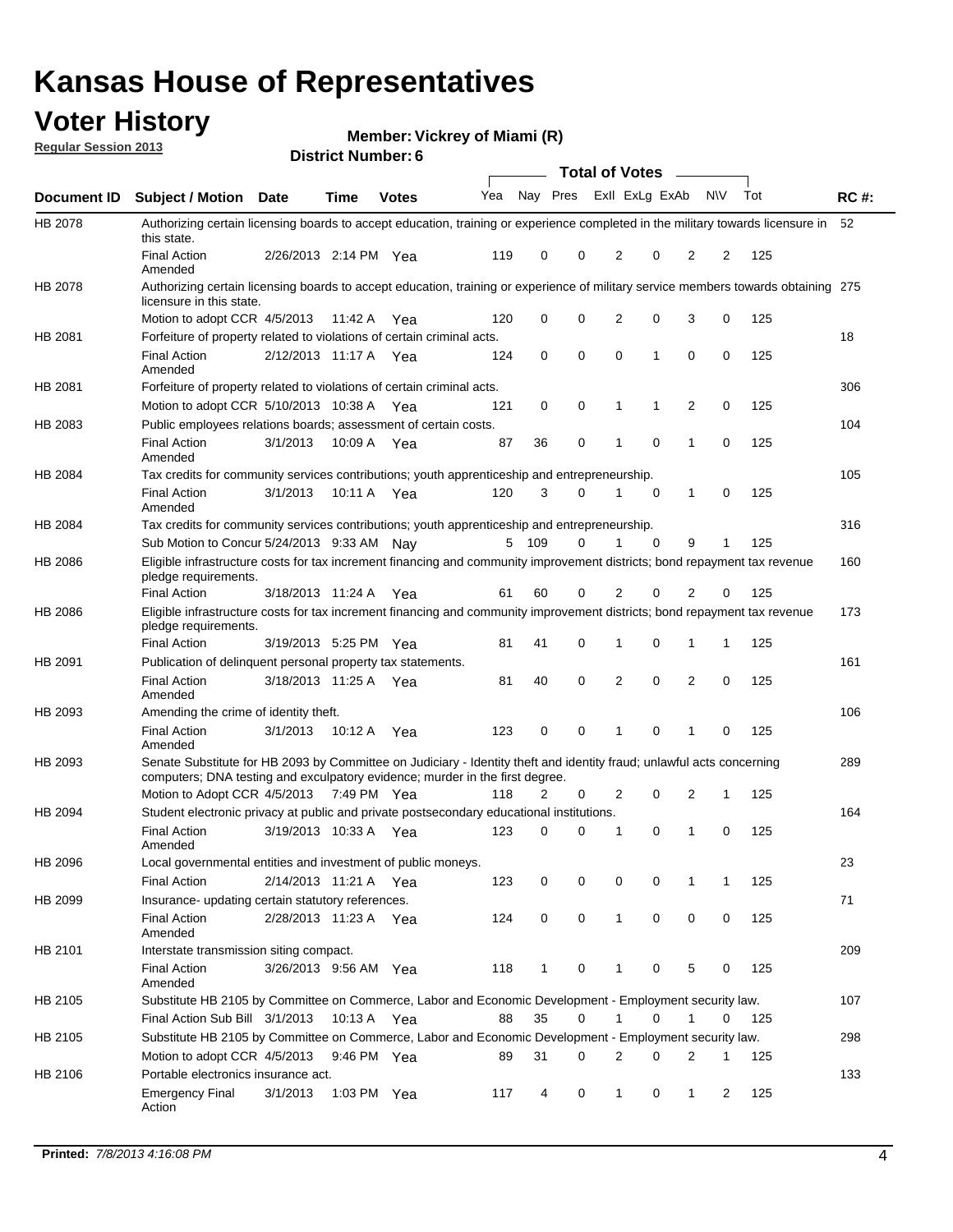### **Voter History**

**Vickrey of Miami (R)**

**Regular Session 2013**

|             |                                                                                                                                                                                                                                                                      |                       | <b>DISTRICT MAILINGL.</b> |              |     |                         | Total of Votes - |                |   |                |           |     |             |
|-------------|----------------------------------------------------------------------------------------------------------------------------------------------------------------------------------------------------------------------------------------------------------------------|-----------------------|---------------------------|--------------|-----|-------------------------|------------------|----------------|---|----------------|-----------|-----|-------------|
| Document ID | <b>Subject / Motion</b>                                                                                                                                                                                                                                              | <b>Date</b>           | <b>Time</b>               | <b>Votes</b> | Yea | Nay Pres ExII ExLg ExAb |                  |                |   |                | <b>NV</b> | Tot | <b>RC#:</b> |
| HB 2107     | Insurance; enacting the electronic notice and document act.                                                                                                                                                                                                          |                       |                           |              |     |                         |                  |                |   |                |           |     | 134         |
|             | <b>Emergency Final</b><br><b>Action Amend</b>                                                                                                                                                                                                                        | 3/1/2013              |                           | 1:04 PM Yea  | 121 | 0                       | 0                | 1              | 0 | 1              | 2         | 125 |             |
| HB 2107     | Insurance; enacting the electronic notice and document act, return of premiums separate from the notice of adverse<br>underwriting decision, statutory updates, uninsurable health plan increase in lifetime limit, mandate lite, certain company<br>dividend plans. |                       |                           |              |     |                         |                  |                |   |                |           |     | 281         |
|             | Motion to Adopt CCR 4/5/2013                                                                                                                                                                                                                                         |                       |                           | 4:06 PM Yea  | 69  | 50                      | 0                | $\overline{2}$ | 0 | 3              | 1         | 125 |             |
| HB 2109     | School finance; military pupil count.                                                                                                                                                                                                                                |                       |                           |              |     |                         |                  |                |   |                |           |     | 108         |
|             | <b>Final Action</b>                                                                                                                                                                                                                                                  | 3/1/2013              | 10:15 A                   | Yea          | 104 | 19                      | 0                | 1              | 0 | $\mathbf{1}$   | 0         | 125 |             |
| HB 2109     | Enacting the Kansas children's protection act.                                                                                                                                                                                                                       |                       |                           |              |     |                         |                  |                |   |                |           |     | 277         |
|             | Motion to Adopt CCR 4/5/2013                                                                                                                                                                                                                                         |                       | 12:31 P Yea               |              | 116 | 2                       | 0                | 2              | 0 | 3              | 2         | 125 |             |
| HB 2112     | Campaign finance; transfer of campaign money to another candidacy.                                                                                                                                                                                                   |                       |                           |              |     |                         |                  |                |   |                |           |     | 72          |
|             | <b>Final Action</b><br>Amended                                                                                                                                                                                                                                       | 2/28/2013 11:25 A Yea |                           |              | 95  | 29                      | 0                | 1              | 0 | 0              | 0         | 125 |             |
| HB 2114     | Debt setoff; collection assistance fee.                                                                                                                                                                                                                              |                       |                           |              |     |                         |                  |                |   |                |           |     | 21          |
|             | <b>Final Action</b>                                                                                                                                                                                                                                                  | 2/13/2013 11:34 A     |                           | Yea          | 90  | 32                      | 0                | 0              | 0 | 3              | 0         | 125 |             |
| HB 2115     | Relating to the employment of retired judges and justices.                                                                                                                                                                                                           |                       |                           |              |     |                         |                  |                |   |                |           |     | 73          |
|             | <b>Final Action</b>                                                                                                                                                                                                                                                  | 2/28/2013 11:27 A Yea |                           |              | 124 | 0                       | 0                | 1              | 0 | 0              | 0         | 125 |             |
| HB 2115     | Courts; employment of retired judges and justices; court debt setoff.                                                                                                                                                                                                |                       |                           |              |     |                         |                  |                |   |                |           |     | 309         |
|             | Motion to Adopt CCR 5/14/2013 2:14 PM Yea                                                                                                                                                                                                                            |                       |                           |              | 100 | 13                      | 0                | 1              | 0 | 9              | 2         | 125 |             |
| HB 2118     | Preservation of historic property; environs authority deleted.                                                                                                                                                                                                       |                       |                           |              |     |                         |                  |                |   |                |           |     | 62          |
|             | <b>Final Action</b>                                                                                                                                                                                                                                                  | 2/27/2013 12:30 P     |                           | Yea          | 99  | 24                      | 0                | 1              | 0 | 1              | 0         | 125 |             |
| HB 2120     | Updating provisions relating to the Kansas bureau of investigations DNA database.                                                                                                                                                                                    |                       |                           |              |     |                         |                  |                |   |                |           |     | 109         |
|             | <b>Final Action</b><br>Amended                                                                                                                                                                                                                                       | 3/1/2013              |                           | 10:16 A Yea  | 121 | $\overline{2}$          | 0                | 1              | 0 | 1              | 0         | 125 |             |
| HB 2120     | Updating provisions relating to DNA collection and DNA evidence; amending the definition of a bet for purposes of the Kansas 302<br>criminal code; sentencing for possession of a firearm during a drug felony                                                       |                       |                           |              |     |                         |                  |                |   |                |           |     |             |
|             | Motion to adopt CCR 5/9/2013 11:32 A                                                                                                                                                                                                                                 |                       |                           | Nav          | 74  | 49                      | 0                |                | 0 | 1              | 0         | 125 |             |
| HB 2122     | Real estate brokers and salespersons; licensing requirements; sales transaction requirements.                                                                                                                                                                        |                       |                           |              |     |                         |                  |                |   |                |           |     | 37          |
|             | <b>Final Action</b>                                                                                                                                                                                                                                                  | 2/20/2013 11:13 A     |                           | Yea          | 121 | 1                       | 0                |                | 0 | $\overline{2}$ | 0         | 125 |             |
|             | Amended                                                                                                                                                                                                                                                              |                       |                           |              |     |                         |                  |                |   |                |           |     | 38          |
| HB 2125     | Increasing real estate broker's and salesperson's license fees.                                                                                                                                                                                                      |                       |                           |              | 71  |                         |                  |                | 0 | 0              |           |     |             |
|             | <b>Final Action</b>                                                                                                                                                                                                                                                  | 2/20/2013 12:16 P Yea |                           |              |     | 50                      | 1                | 0              |   |                | 3         | 125 |             |
| HB 2128     | Open records act; exceptions.<br><b>Final Action</b><br>Amended                                                                                                                                                                                                      | 2/28/2013 11:28 A     |                           | Yea          | 124 | 0                       | 0                | 1              | 0 | 0              | 0         | 125 | 74          |
| HB 2128     | Open records act; exceptions.                                                                                                                                                                                                                                        |                       |                           |              |     |                         |                  |                |   |                |           |     | 259         |
|             | Motion to Concur                                                                                                                                                                                                                                                     | 4/3/2013              | 10:29 A                   | Yea          | 119 | 0                       | 0                |                | 0 | 3              | 2         | 125 |             |
| HB 2130     | Elections; petition circulators.                                                                                                                                                                                                                                     |                       |                           |              |     |                         |                  |                |   |                |           |     | 30          |
|             | <b>Final Action</b>                                                                                                                                                                                                                                                  | 2/18/2013 11:17 A     |                           | Yea          | 118 | $\mathbf{1}$            | 0                | 2              | 0 | 4              | 0         | 125 |             |
| HB 2135     | Property tax exemption; military housing.                                                                                                                                                                                                                            |                       |                           |              |     |                         |                  |                |   |                |           |     | 162         |
|             | <b>Final Action</b>                                                                                                                                                                                                                                                  | 3/18/2013 11:27 A     |                           | Yea          | 117 | 4                       | 0                | 2              | 0 | $\overline{2}$ | 0         | 125 |             |
| HB 2138     | Repealing statutes related to oil and gas.                                                                                                                                                                                                                           |                       |                           |              |     |                         |                  |                |   |                |           |     | 53          |
|             | <b>Final Action</b><br>Amended                                                                                                                                                                                                                                       | 2/26/2013 2:16 PM Yea |                           |              | 119 | 0                       | 0                | $\overline{2}$ | 0 | $\overline{2}$ | 2         | 125 |             |
| HB 2139     | Canceled warrants.                                                                                                                                                                                                                                                   |                       |                           |              |     |                         |                  |                |   |                |           |     | 75          |
|             | <b>Final Action</b><br>Amended                                                                                                                                                                                                                                       | 2/28/2013 11:30 A     |                           | Yea          | 99  | 25                      | 0                | 1              | 0 | 0              | 0         | 125 |             |
| HB 2139     | Canceled warrants.                                                                                                                                                                                                                                                   |                       |                           |              |     |                         |                  |                |   |                |           |     | 266         |
|             | Motion to Concur                                                                                                                                                                                                                                                     | 4/4/2013              |                           | 2:40 PM Yea  | 114 | 8                       | 0                | 1              | 0 | 2              | 0         | 125 |             |
| HB 2140     | Repealing K.S.A. 72-60b03                                                                                                                                                                                                                                            |                       |                           |              |     |                         |                  |                |   |                |           |     | 39          |
|             | <b>Final Action</b>                                                                                                                                                                                                                                                  | 2/20/2013 12:17 P     |                           | Yea          | 122 | 0                       | 0                | 0              | 0 | 0              | 3         | 125 |             |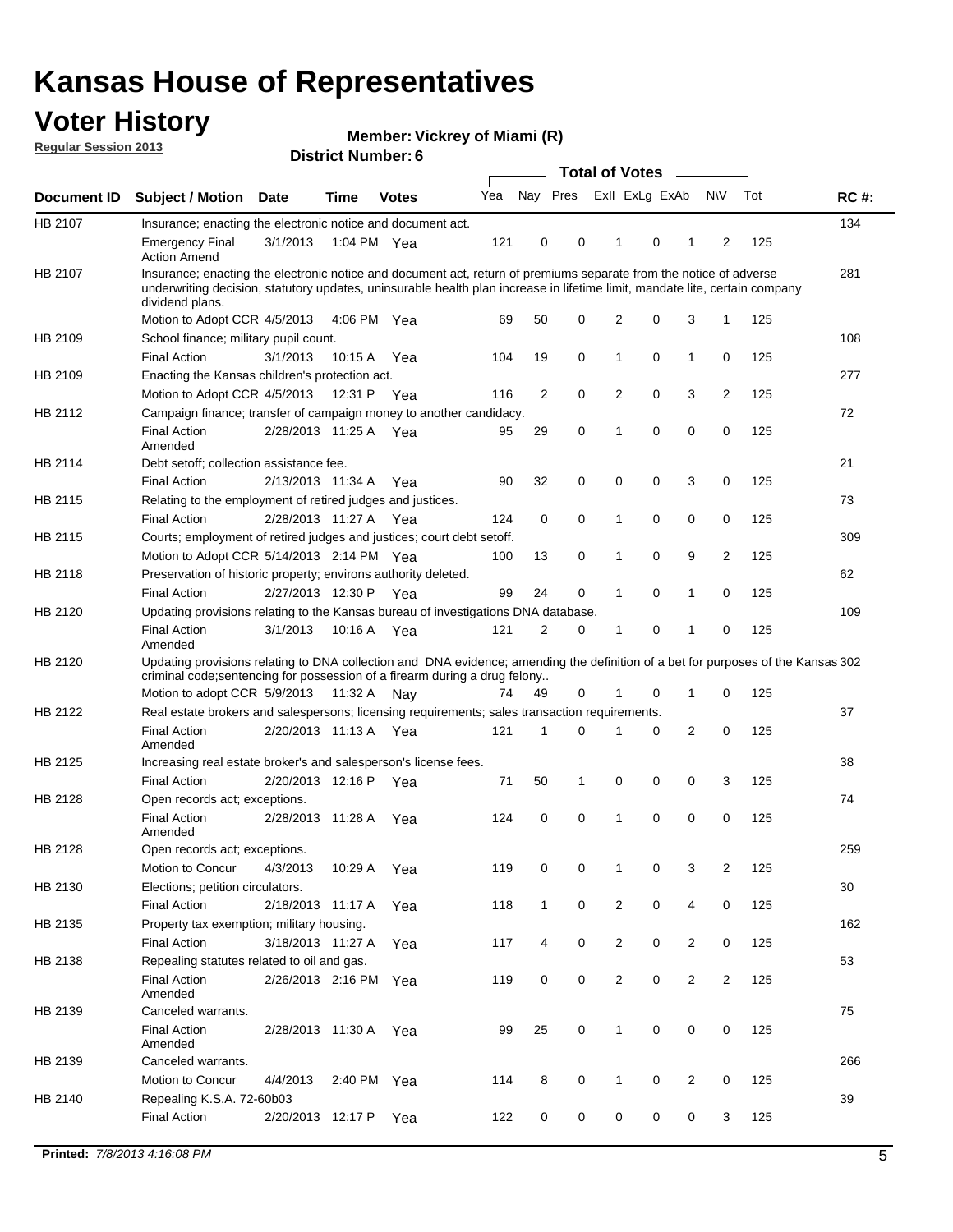**Voter History** 

**Vickrey of Miami (R)**

**Regular Session 2013**

|             |                                                                                                                                              |          |                       |              |                             |                | Total of Votes |             |             |                |     |     |             |
|-------------|----------------------------------------------------------------------------------------------------------------------------------------------|----------|-----------------------|--------------|-----------------------------|----------------|----------------|-------------|-------------|----------------|-----|-----|-------------|
| Document ID | <b>Subject / Motion Date</b>                                                                                                                 |          | Time                  | <b>Votes</b> | Yea Nay Pres ExII ExLg ExAb |                |                |             |             |                | N\V | Tot | <b>RC#:</b> |
| HB 2141     | Repealer; elections process for certain unified school districts.                                                                            |          |                       |              |                             |                | $\mathbf 0$    |             | 0           |                |     |     | 24          |
| HB 2142     | <b>Final Action</b>                                                                                                                          |          | 2/14/2013 11:23 A Yea |              | 123                         | 0              |                | 0           |             | 1              | 1   | 125 | 40          |
|             | Certain educational statutes concerning USD land transfers and higher education loan and grant programs.                                     |          |                       |              | 122                         | 0              | 0              | $\Omega$    | $\Omega$    | 0              | 3   |     |             |
| HB 2143     | <b>Final Action</b>                                                                                                                          |          | 2/20/2013 12:19 P Yea |              |                             |                |                |             |             |                |     | 125 | 34          |
|             | Repealing outdated provisions relating to the purchase of certain real estate by the department of corrections.<br><b>Final Action</b>       |          | 2/20/2013 11:09 A Yea |              | 122                         | 0              | 0              |             | $\Omega$    | $\overline{2}$ | 0   | 125 |             |
| HB 2144     |                                                                                                                                              |          |                       |              |                             |                |                |             |             |                |     |     | 76          |
|             | Repealing unnecessary statutes relating to juveniles.                                                                                        |          |                       |              |                             | 0              | $\Omega$       |             | $\Omega$    | $\Omega$       | 0   |     |             |
|             | <b>Final Action</b>                                                                                                                          |          | 2/28/2013 11:32 A Yea |              | 124                         |                |                |             |             |                |     | 125 | 35          |
| HB 2145     | Repealing K.S.A. 75-5028; concerning the sale of real estate by the secretary of transportation.<br><b>Final Action</b>                      |          |                       |              | 122                         | 0              | 0              | 1           | $\Omega$    | $\overline{2}$ | 0   | 125 |             |
| HB 2146     |                                                                                                                                              |          | 2/20/2013 11:11 A Yea |              |                             |                |                |             |             |                |     |     |             |
|             | Repealing the cancer drug repository program K.S.A. 2012 Supp. 65-1664 through 65-1667 and amending K.S.A. 2012 Supp. 77<br>65-1636.         |          |                       |              |                             |                |                |             |             |                |     |     |             |
|             | <b>Final Action</b>                                                                                                                          |          | 2/28/2013 11:33 A     | Yea          | 124                         | 0              | 0              |             | 0           | 0              | 0   | 125 |             |
| HB 2147     | Repealer; use of metric system on certain road signs and markers, moving of heavy vehicles on bridges or culverts, interstate 94<br>bridges. |          |                       |              |                             |                |                |             |             |                |     |     |             |
|             | <b>Final Action</b>                                                                                                                          | 3/1/2013 |                       | 9:52 AM Yea  | 123                         | 0              | 0              |             | 0           | 1              | 0   | 125 |             |
| HB 2148     | Repealers; postsecondary education scholarship provisions.                                                                                   |          |                       |              |                             |                |                |             |             |                |     |     | 41          |
|             | <b>Final Action</b>                                                                                                                          |          | 2/20/2013 12:21 P     | Yea          | 106                         | 16             | 0              | 0           | $\mathbf 0$ | 0              | 3   | 125 |             |
| HB 2149     | Repealers; postsecondary education student loans and tuition grants.                                                                         |          |                       |              |                             |                |                |             |             |                |     |     | 42          |
|             | <b>Final Action</b>                                                                                                                          |          | 2/20/2013 12:22 P     | Yea          | 108                         | 14             | $\mathbf 0$    | 0           | 0           | 0              | 3   | 125 |             |
| HB 2149     | Repealing a \$500,000 transfer from highway patrol training center fund to the state general fund.                                           |          |                       |              |                             |                |                |             |             |                |     |     | 314         |
|             | Motion to Concur                                                                                                                             |          | 5/23/2013 10:22 A Yea |              | 113                         | 0              | 0              | 1           | 0           | 8              | 3   | 125 |             |
| HB 2150     | Repealers; workforce development loan program act.                                                                                           |          |                       |              |                             |                |                |             |             |                |     |     | 78          |
|             | <b>Final Action</b>                                                                                                                          |          | 2/28/2013 11:34 A     | Yea          | 94                          | 30             | $\mathbf 0$    | 1           | $\mathbf 0$ | 0              | 0   | 125 |             |
| HB 2150     | Senate Substitute for HB 2150 by Committee on Commerce--Concerning the Kansas employment first oversight commission.                         |          |                       |              |                             |                |                |             |             |                |     |     | 267         |
|             | Motion to Concur                                                                                                                             |          | 4/4/2013 2:44 PM Yea  |              | 110                         | 12             | 0              | 1           | 0           | 2              | 0   | 125 |             |
| HB 2151     | Repealers; report on medically underserved areas of the state.                                                                               |          |                       |              |                             |                |                |             |             |                |     |     | 63          |
|             | <b>Final Action</b>                                                                                                                          |          | 2/27/2013 12:31 P     | Yea          | 123                         | 0              | 0              | 1           | 0           | $\mathbf{1}$   | 0   | 125 |             |
| HB 2152     | Repealer: uniform land sales practices act.                                                                                                  |          |                       |              |                             |                |                |             |             |                |     |     | 36          |
|             | <b>Final Action</b>                                                                                                                          |          | 2/20/2013 11:12 A     | Yea          | 122                         | 0              | 0              | 1           | 0           | 2              | 0   | 125 |             |
| HB 2153     | Unused medications act; dontating entities.                                                                                                  |          |                       |              |                             |                |                |             |             |                |     |     | 64          |
|             | <b>Final Action</b><br>Amended                                                                                                               |          | 2/27/2013 12:33 P     | Yea          | 123                         | 0              | $\mathbf 0$    |             | 0           | 1              | 0   | 125 |             |
| HB 2154     | Senate Substitute for HB 2154 by Committee on Public Health and Welfare--Cosmetology; relating to licensure and renewal of 31                |          |                       |              |                             |                |                |             |             |                |     |     |             |
|             | persons, salons and clinics.<br><b>Final Action</b>                                                                                          |          | 2/18/2013 11:19 A     | Yea          | 119                         | 0              | 0              | 2           | 0           |                | 0   | 125 |             |
|             | Amended                                                                                                                                      |          |                       |              |                             |                |                |             |             |                |     |     |             |
| HB 2155     | Cosmetology; relating to licensure and renewal.                                                                                              |          |                       |              |                             |                |                |             |             |                |     |     | 32          |
|             | <b>Final Action</b><br>Amended                                                                                                               |          | 2/18/2013 11:21 A Yea |              | 119                         | 0              | 0              | 2           | 0           | 4              | 0   | 125 |             |
| HB 2156     | Repealers; school finance; area vocational school fund; local effort as applied to U.S.D. No. 450                                            |          |                       |              |                             |                |                |             |             |                |     |     | 43          |
|             | <b>Final Action</b>                                                                                                                          |          | 2/20/2013 12:23 P     | Yea          | 122                         | 0              | 0              | 0           | 0           | 0              | 3   | 125 |             |
| HB 2160     | Quality care assessment on skilled nursing care facilities.                                                                                  |          |                       |              |                             |                |                |             |             |                |     |     | 144         |
|             | <b>Final Action</b>                                                                                                                          | 3/7/2013 | 12:13 P               | Yea          | 100                         | 21             | 0              | 1           | 0           | 3              | 0   | 125 |             |
| HB 2162     | Prohibition on use of state appropriated moneys to lobby relating to gun control at federal, state and local ogvernment level.               |          |                       |              |                             |                |                |             |             |                |     |     | 79          |
|             | <b>Final Action</b><br>Amended                                                                                                               |          | 2/28/2013 11:36 A Yea |              | 120                         | $\overline{4}$ | 0              | 1           | 0           | 0              | 0   | 125 |             |
| HB 2162     | Prohibition on use of state appropriated moneys to lobby at federal, state and local government levels relating to gun control.              |          |                       |              |                             |                |                |             |             |                |     |     | 312         |
|             | Motion to adopt CCR 5/21/2013 2:52 PM Yea                                                                                                    |          |                       |              | 83                          | 28             | $\Omega$       | 1           | 0           | 13             | 0   | 125 |             |
| HB 2163     | Relating to garnishment proceedings.                                                                                                         |          |                       |              |                             |                |                |             |             |                |     |     | 80          |
|             | <b>Final Action</b>                                                                                                                          |          | 2/28/2013 11:37 A Yea |              | 124                         | 0              | 0              | $\mathbf 1$ | 0           | 0              | 0   | 125 |             |
|             |                                                                                                                                              |          |                       |              |                             |                |                |             |             |                |     |     |             |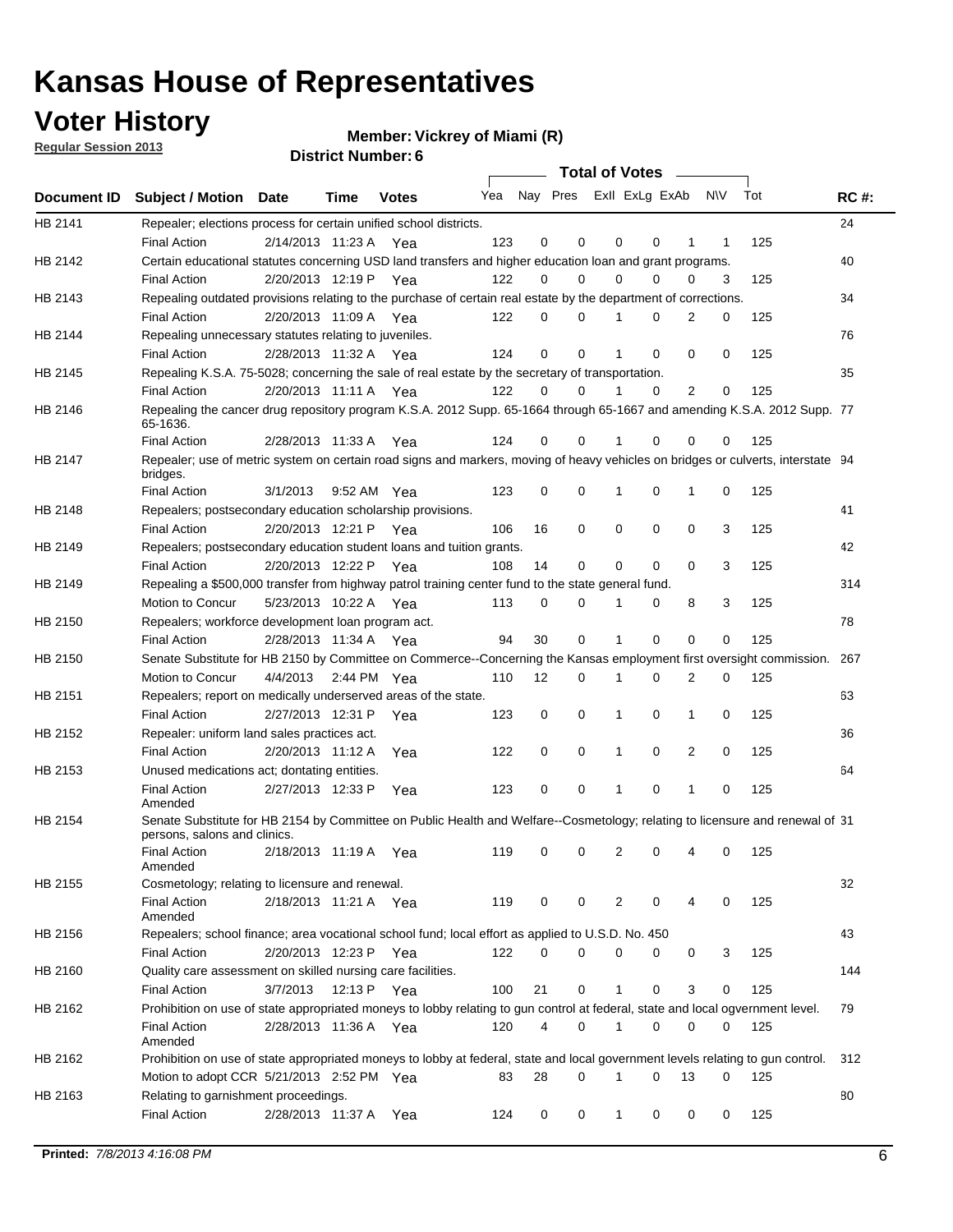### **Voter History**

**Vickrey of Miami (R)**

**Regular Session 2013**

|             |                                                                                                                                                                                                                                    |                       |             |              |     |             | <b>Total of Votes</b>   |                |          | $\overline{\phantom{a}}$ |     |     |             |
|-------------|------------------------------------------------------------------------------------------------------------------------------------------------------------------------------------------------------------------------------------|-----------------------|-------------|--------------|-----|-------------|-------------------------|----------------|----------|--------------------------|-----|-----|-------------|
| Document ID | <b>Subject / Motion Date</b>                                                                                                                                                                                                       |                       | <b>Time</b> | <b>Votes</b> | Yea |             | Nay Pres Exll ExLg ExAb |                |          |                          | N\V | Tot | <b>RC#:</b> |
| HB 2164     | Relating to jurors; information disqualifying prospective juror from jury service.                                                                                                                                                 |                       |             |              |     |             |                         |                |          |                          |     |     | 47          |
|             | <b>Final Action</b>                                                                                                                                                                                                                | 2/25/2013 12:12 P Yea |             |              | 75  | 45          | 0                       | 0              | 0        | 0                        | 5   | 125 |             |
| HB 2164     | Amended                                                                                                                                                                                                                            |                       |             |              |     |             |                         |                |          |                          |     |     | 284         |
|             | Juries and grand juries.<br>Motion to Adopt CCR 4/5/2013                                                                                                                                                                           |                       | 5:53 PM Yea |              | 92  | 28          | 0                       | $\overline{2}$ | 0        | $\overline{2}$           | 1   | 125 |             |
| HB 2166     | Sub HB 2166 by Committee on Judiciary -- Relating to the medical assistance recovery program.                                                                                                                                      |                       |             |              |     |             |                         |                |          |                          |     |     | 165         |
|             | Final Action Sub Bill 3/19/2013 10:34 A Yea                                                                                                                                                                                        |                       |             |              | 112 | 11          | 0                       |                | 0        | 1                        | 0   | 125 |             |
|             | Amended                                                                                                                                                                                                                            |                       |             |              |     |             |                         |                |          |                          |     |     |             |
| HB 2167     | Establishing Native American legislative day at the capitol.                                                                                                                                                                       |                       |             |              |     |             |                         |                |          |                          |     |     | 54          |
|             | <b>Final Action</b>                                                                                                                                                                                                                | 2/26/2013 2:17 PM Yea |             |              | 119 | 0           | 0                       | $\overline{2}$ | 0        | $\overline{2}$           | 2   | 125 |             |
| HB 2167     | Senate Substitute for HB 2167 by Committee on Federal and State Affairs -- Concerning fireworks; regulations thereof.                                                                                                              |                       |             |              |     |             |                         |                |          |                          |     |     | 261         |
|             | Motion to Concur                                                                                                                                                                                                                   | 4/4/2013              | 11:11 A Yea |              | 100 | 23          | 0                       | 1              | 0        | 1                        | 0   | 125 |             |
| HB 2169     | Allowing for proceedings to determine final disposition of prisoner's pending probation revocations.                                                                                                                               |                       |             |              |     |             |                         |                |          |                          |     |     | 49          |
|             | <b>Final Action</b>                                                                                                                                                                                                                | 2/26/2013 2:10 PM Yea |             |              | 119 | 0           | 0                       | 0              | 0        | 0                        | 6   | 125 |             |
| HB 2170     | Concerning sentencing dispositions, probation and postrelease supervision.                                                                                                                                                         |                       |             |              |     |             |                         |                |          |                          |     |     | 110         |
|             | <b>Final Action</b><br>Amended                                                                                                                                                                                                     | 3/1/2013              | 10:23 A Yea |              | 79  | 44          | 0                       | 1              | 0        | 1                        | 0   | 125 |             |
| HB 2170     | Concerning sentencing dispositions, probation and postrelease supervision.                                                                                                                                                         |                       |             |              |     |             |                         |                |          |                          |     |     | 256         |
|             | Motion to Concur                                                                                                                                                                                                                   | 4/1/2013              | 10:54 A Yea |              | 75  | 44          | 0                       | 1              | 0        | 2                        | 3   | 125 |             |
| HB 2172     | Cemeteries; cemetery corporations and cemetery merchandise.                                                                                                                                                                        |                       |             |              |     |             |                         |                |          |                          |     |     | 81          |
|             | <b>Final Action</b><br>Amended                                                                                                                                                                                                     | 2/28/2013 11:38 A Yea |             |              | 124 | $\mathbf 0$ | $\Omega$                |                | $\Omega$ | $\Omega$                 | 0   | 125 |             |
| HB 2176     | The Eisenhower foundation license plate.                                                                                                                                                                                           |                       |             |              |     |             |                         |                |          |                          |     |     | 57          |
|             | <b>Final Action</b>                                                                                                                                                                                                                | 2/27/2013 12:11 P     |             | Yea          | 112 | 11          | 0                       | 0              | 0        |                          | 1   | 125 |             |
| HB 2177     | Relating to motor carriers; concerning safety rules and regulations; certificates of convenience and necessity; transportation of 55<br>certain materials.                                                                         |                       |             |              |     |             |                         |                |          |                          |     |     |             |
|             | <b>Final Action</b><br>Amended                                                                                                                                                                                                     | 2/26/2013 2:18 PM Yea |             |              | 119 | 0           | 0                       | $\overline{2}$ | 0        | 2                        | 2   | 125 |             |
| HB 2179     | Amending the secretary of labor's role of taking assignment of wage claims.                                                                                                                                                        |                       |             |              |     |             |                         |                |          |                          |     |     | 111         |
|             | <b>Final Action</b><br>Amended                                                                                                                                                                                                     | 3/1/2013              | 10:24 A Yea |              | 87  | 36          | 0                       | 1              | 0        | 1                        | 0   | 125 |             |
| HB 2181     | Authorizing licensing bodies to accept certain online distance education courses towards licensure for military service member 55<br>applicants                                                                                    |                       |             |              |     |             |                         |                |          |                          |     |     |             |
|             | <b>Final Action</b>                                                                                                                                                                                                                | 2/27/2013 12:34 P     |             | Yea          | 123 | 0           | 0                       | 1              | 0        | 1                        | 0   | 125 |             |
| HB 2182     | Relating to grand juries.                                                                                                                                                                                                          |                       |             |              |     |             |                         |                |          |                          |     |     | 152         |
|             | <b>Final Action</b><br>Amended                                                                                                                                                                                                     | 3/13/2013 11:20 A     |             | Yea          | 100 | 24          | 0                       | 0              | 0        | 1                        | 0   | 125 |             |
| HB 2183     | Substitute HB 2183 by Committee on Health and Human Services - - designation and control of infectious and contagious<br>diseases.                                                                                                 |                       |             |              |     |             |                         |                |          |                          |     |     | 112         |
|             | Final Action Sub Bill 3/1/2013<br>Amended                                                                                                                                                                                          |                       | 10:26 A Yea |              | 122 | 1           | 0                       | $\mathbf{1}$   | 0        | 1                        | 0   | 125 |             |
| HB 2183     | Substitute HB 2183 by Committee on Health and Human Services -- department of health and environment statutory duties<br>and functions, infectious and contagious diseases, laboratory services, health information technology and |                       |             |              |     |             |                         |                |          |                          |     |     | 297         |
|             | Motion to Adopt CCR 4/5/2013                                                                                                                                                                                                       |                       | 9:37 PM Yea |              | 120 | 0           | 0                       | 2              | 0        | 2                        | 1   | 125 |             |
| HB 2185     | Consolidation of citites and counties; dual majority vote.                                                                                                                                                                         |                       |             |              |     |             |                         |                |          |                          |     |     | 113         |
|             | <b>Final Action</b><br>Amended                                                                                                                                                                                                     | 3/1/2013              | 10:27 A Yea |              | 119 | 4           | 0                       | $\mathbf{1}$   | 0        | $\mathbf{1}$             | 0   | 125 |             |
| HB 2193     | Public facilities; accessiblity standards for disabled persons.                                                                                                                                                                    |                       |             |              |     |             |                         |                |          |                          |     |     | 145         |
|             | <b>Final Action</b>                                                                                                                                                                                                                | 3/7/2013              | 12:14 P     | Yea          | 121 | 0           | 0                       | 1              | 0        | 3                        | 0   | 125 |             |
| HB 2195     | Claims against the state; 2012 Joint Committee recommendations.                                                                                                                                                                    |                       |             |              |     |             |                         |                |          |                          |     |     | 146         |
|             | <b>Final Action</b><br>Amended                                                                                                                                                                                                     | 3/7/2013              | 12:16 P Yea |              | 110 | 10          | 0                       | 1              | 0        | 3                        | 1   | 125 |             |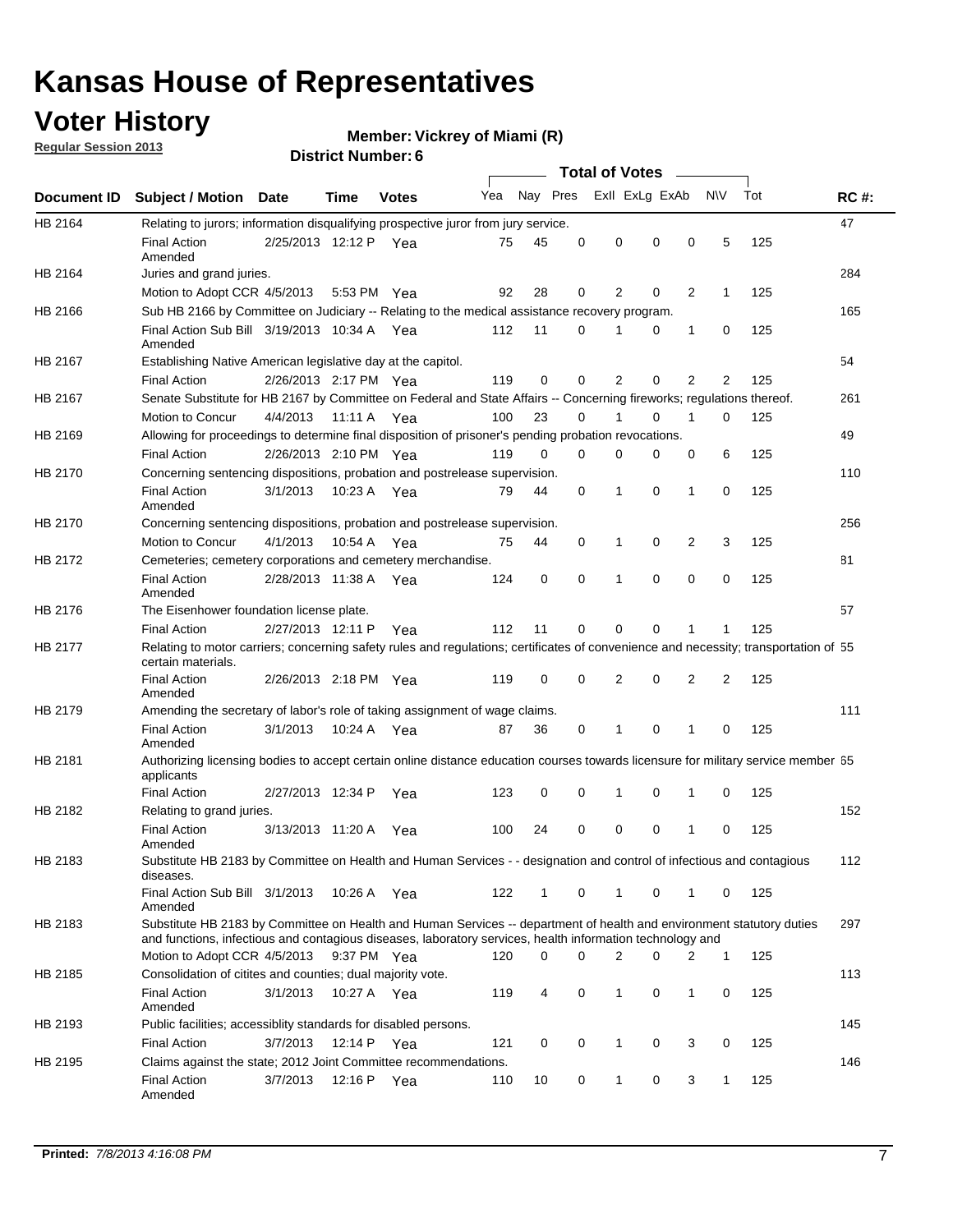### **Voter History**

**Vickrey of Miami (R)**

**Regular Session 2013**

|             |                                                                                                                                                                                                                |                       |             |              |     |              |          | <b>Total of Votes</b> |   |                |             |     |             |
|-------------|----------------------------------------------------------------------------------------------------------------------------------------------------------------------------------------------------------------|-----------------------|-------------|--------------|-----|--------------|----------|-----------------------|---|----------------|-------------|-----|-------------|
| Document ID | <b>Subject / Motion Date</b>                                                                                                                                                                                   |                       | Time        | <b>Votes</b> | Yea | Nay Pres     |          | Exll ExLg ExAb        |   |                | <b>NV</b>   | Tot | <b>RC#:</b> |
| HB 2197     | Kansas state high school activities association; membership of board of directors and executive board.                                                                                                         |                       |             |              |     |              |          |                       |   |                |             |     | 249         |
|             | <b>Emergency Final</b><br><b>Action Amend</b>                                                                                                                                                                  | 3/26/2013 8:46 PM Yea |             |              | 69  | 53           | 0        |                       | 0 | 2              | 0           | 125 |             |
| HB 2199     | Second amendment protection act.                                                                                                                                                                               |                       |             |              |     |              |          |                       |   |                |             |     | 157         |
|             | <b>Final Action</b><br>Amended                                                                                                                                                                                 | 3/14/2013 11:34 A     |             | Yea          | 94  | 29           | 0        | 0                     | 0 | 2              | 0           | 125 |             |
| HB 2199     | Senate Substitute for HB 2199 by Committee on Federal and State Affairs--Secretary of Administration; successor; diretor of<br>accounts and reports; certain rules and regulations; Kansas liguor control act. |                       |             |              |     |              |          |                       |   |                |             |     | 313         |
|             | Motion to adopt CCR 5/22/2013 2:17 PM Yea                                                                                                                                                                      |                       |             |              | 89  | 23           | 0        | 1                     | 0 | 12             | 0           | 125 |             |
| HB 2200     | Executive chief information technology officer; office of information tehcnology services.                                                                                                                     |                       |             |              |     |              |          |                       |   |                |             |     | 114         |
|             | <b>Final Action</b><br>Amended                                                                                                                                                                                 | 3/1/2013              | 10:28 A     | Yea          | 121 | 2            | 0        | 1                     | 0 | 1              | 0           | 125 |             |
| HB 2201     | Telecommunications; regulation by the state corporation commission and distributions from the Kansas universal service<br>fund.                                                                                |                       |             |              |     |              |          |                       |   |                |             |     | 33          |
|             | <b>Final Action</b><br>Amended                                                                                                                                                                                 | 2/18/2013 11:24 A     |             | Yea          | 118 | $\mathbf{1}$ | 0        | 2                     | 0 | 4              | 0           | 125 |             |
| HB 2201     | Telecommunications; regulation by the state corporation commission and distributions from the Kansas universal service<br>fund.                                                                                |                       |             |              |     |              |          |                       |   |                |             |     | 278         |
|             | Motion to Adopt CCR 4/5/2013                                                                                                                                                                                   |                       | 12:57 P     | Yea          | 99  | 20           | 0        | 2                     | 0 | 3              | 1           | 125 |             |
| HB 2202     | Providing automatic relief from certain motor carrier restrictions upon the governor's declaration of emergency.                                                                                               |                       |             |              |     |              |          |                       |   |                |             |     | 44          |
|             | <b>Final Action</b><br>Amended                                                                                                                                                                                 | 2/20/2013 12:25 P     |             | Yea          | 122 | 0            | 0        | 0                     | 0 | 0              | 3           | 125 |             |
| HB 2203     | Relating to exercise of religion.                                                                                                                                                                              |                       |             |              |     |              |          |                       |   |                |             |     | 115         |
|             | <b>Final Action</b><br>Amended                                                                                                                                                                                 | 3/1/2013              |             | 10:31 A Yea  | 109 | 14           | 0        | $\mathbf 1$           | 0 | 1              | 0           | 125 |             |
| HB 2203     | Relating to exercise of religion.                                                                                                                                                                              |                       |             |              |     |              |          |                       |   |                |             |     | 200         |
|             | Motion to Concur                                                                                                                                                                                               | 3/25/2013 9:41 AM Yea |             |              | 109 | 12           | 0        | 2                     | 0 | $\overline{2}$ | 0           | 125 |             |
| HB 2204     | Relating to redemption of real property.                                                                                                                                                                       |                       |             |              |     |              |          |                       |   |                |             |     | 116         |
|             | <b>Final Action</b><br>Amended                                                                                                                                                                                 | 3/1/2013              | 10:32 A     | Yea          | 123 | 0            | 0        | 1                     | 0 | $\mathbf{1}$   | $\mathbf 0$ | 125 |             |
| HB 2204     | Extending the judicial branch surcharge for two years.                                                                                                                                                         |                       |             |              |     |              |          |                       |   |                |             |     | 308         |
|             | Motion to adopt CCR 5/13/2013 10:38 A Yea                                                                                                                                                                      |                       |             |              | 121 | 1            | 0        | 0                     | 0 | 3              | 0           | 125 |             |
| HB 2205     | Adoption hearings; time and waiver of notice.                                                                                                                                                                  |                       |             |              |     |              |          |                       |   |                |             |     | 117         |
|             | <b>Final Action</b><br>Amended                                                                                                                                                                                 | 3/1/2013              | 10:33 A Yea |              | 123 | 0            | 0        | 1                     | 0 | 1              | 0           | 125 |             |
| HB 2207     | Substitute HB 2207 by Committee on Agriculture and Natural Resources--Amending provisions relating to the regulation and<br>certification of animal feeding facilities.                                        |                       |             |              |     |              |          |                       |   |                |             |     | 56          |
|             | Final Action Sub Bill 2/26/2013 2:20 PM Yea                                                                                                                                                                    |                       |             |              | 119 | 0            | 0        | 2                     | 0 | 2              | 2           | 125 |             |
| HB 2207     | Substitute HB 2207 by Committee on Agriculture and Natural Resources--Amending provisions relating to the regulation and 257<br>certification of animal feeding facilities.                                    |                       |             |              |     |              |          |                       |   |                |             |     |             |
|             | Motion to Concur                                                                                                                                                                                               | 4/1/2013              | 2:23 PM Yea |              | 119 | 0            | 0        | 1                     | 0 | 3              | 2           | 125 |             |
| HB 2209     | Amendments to the Kansas offender registration act.                                                                                                                                                            |                       |             |              |     |              |          |                       |   |                |             |     | 66          |
|             | <b>Final Action</b><br>Amended                                                                                                                                                                                 | 2/27/2013 12:35 P Yea |             |              | 123 | 0            | 0        | $\mathbf{1}$          | 0 | $\mathbf{1}$   | 0           | 125 |             |
| HB 2210     | Elections; change of party affiliation.                                                                                                                                                                        |                       |             |              |     |              |          |                       |   |                |             |     | 132         |
|             | <b>Emergency Final</b><br><b>Action Amend</b>                                                                                                                                                                  | 3/1/2013              | 1:02 PM Yea |              | 72  | 49           | 0        | 1                     | 0 | 1              | 2           | 125 |             |
| HB 2212     | Concerning the requirements to receiving a service grant through the veterans claims assistance program.                                                                                                       |                       |             |              |     |              |          |                       |   |                |             |     | 118         |
|             | <b>Final Action</b>                                                                                                                                                                                            | 3/1/2013              | 10:34 A Yea |              | 123 | 0            | 0        | $\mathbf{1}$          | 0 | 1              | 0           | 125 |             |
| HB 2213     | Member elections and retirement benefit determinations and one-time payments under KPERS act of 2015.                                                                                                          |                       |             |              |     |              |          |                       |   |                |             |     | 27          |
|             | <b>Final Action</b><br>Amended                                                                                                                                                                                 | 2/15/2013 11:19 A Yea |             |              | 115 | 0            | 0        | 2                     | 2 | 3              | 3           | 125 |             |
| HB 2213     | Member elections and retirement benefit determinations and one-time payments under KPERS act of 2015.                                                                                                          |                       |             |              |     |              |          |                       |   |                |             |     | 311         |
|             | Motion to adopt CCR 5/20/2013 2:11 PM Yea                                                                                                                                                                      |                       |             |              | 104 | $\Omega$     | $\Omega$ | $\mathbf 1$           | 0 | 16             | 4           | 125 |             |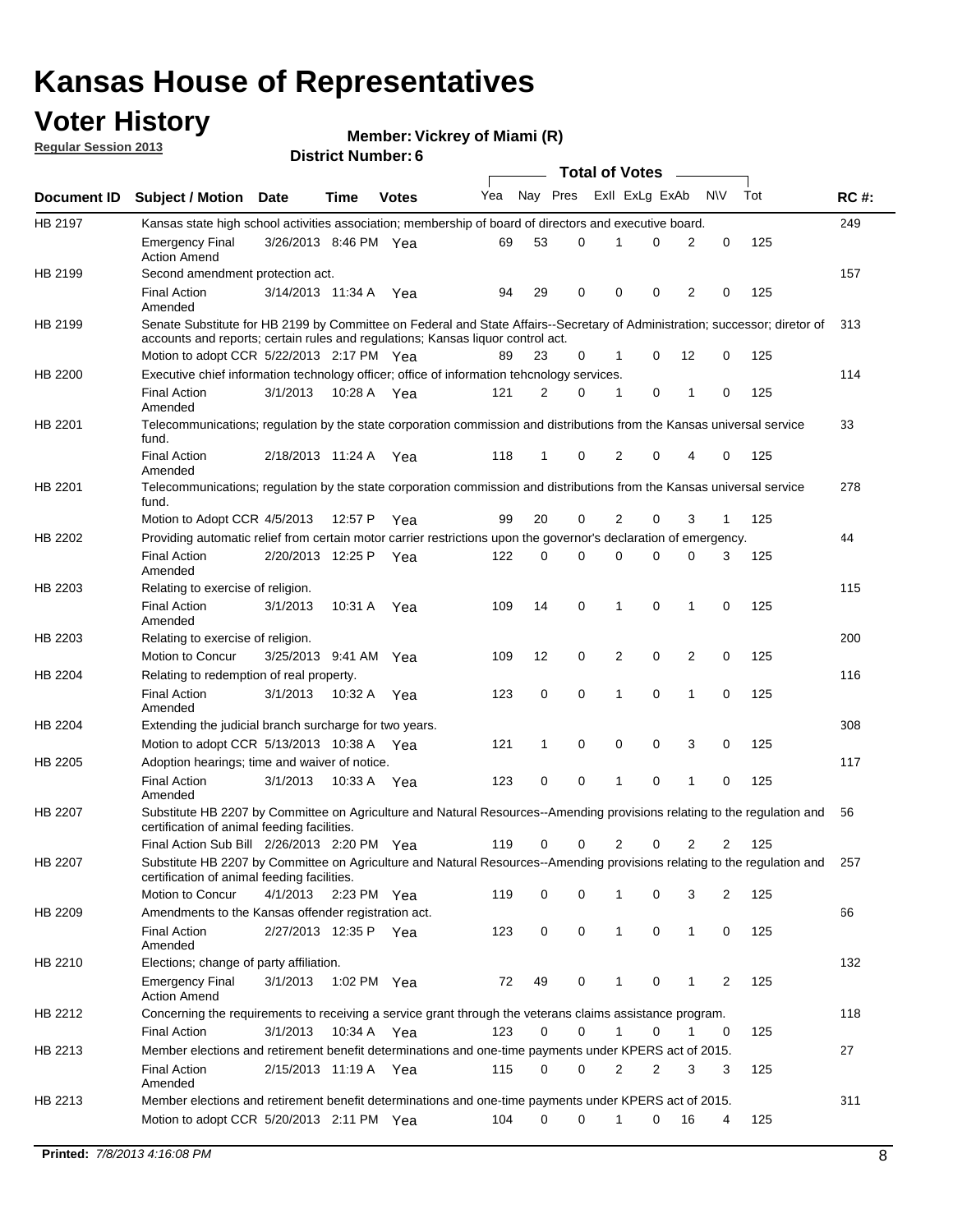### **Voter History**

**Vickrey of Miami (R)**

**Regular Session 2013**

|             |                                                                                                                                                                                                       |                       |             |              |     |              |          | <b>Total of Votes</b> |   |                |           |     |             |
|-------------|-------------------------------------------------------------------------------------------------------------------------------------------------------------------------------------------------------|-----------------------|-------------|--------------|-----|--------------|----------|-----------------------|---|----------------|-----------|-----|-------------|
| Document ID | <b>Subject / Motion Date</b>                                                                                                                                                                          |                       | Time        | <b>Votes</b> | Yea | Nay Pres     |          | Exll ExLg ExAb        |   |                | <b>NV</b> | Tot | <b>RC#:</b> |
| HB 2216     | Repealing certain joint committees and amending related statutes; amending the joint committees on special claims against<br>the state.                                                               |                       |             |              |     |              |          |                       |   |                |           |     | 119         |
|             | <b>Final Action</b><br>Amended                                                                                                                                                                        | 3/1/2013              | 10:36 A     | Yea          | 91  | 32           | 0        | 1                     | 0 | 1              | 0         | 125 |             |
| HB 2216     | Repealing certain joint committees and amending related statutes; amending the joint committees on special claims against<br>the state.                                                               |                       |             |              |     |              |          |                       |   |                |           |     | 323         |
|             | Motion to adopt CCR 6/2/2013                                                                                                                                                                          |                       | 12:18 A     | Yea          | 81  | 28           | 0        |                       | 0 | 6              | 9         | 125 |             |
| HB 2217     | Creating the crime of female genital mutilation and setting the penalty.                                                                                                                              |                       |             |              |     |              |          |                       |   |                |           |     | 120         |
|             | <b>Final Action</b><br>Amended                                                                                                                                                                        | 3/1/2013              | 10:37 A     | Yea          | 123 | 0            | 0        | 1                     | 0 | 1              | 0         | 125 |             |
| HB 2218     | Driving under the influence of alcohol or drugs; tests; implied consent; administrative hearings.                                                                                                     |                       |             |              |     |              |          |                       |   |                |           |     | 82          |
|             | <b>Final Action</b>                                                                                                                                                                                   | 2/28/2013 11:40 A Yea |             |              | 124 | 0            | 0        | 1                     | 0 | 0              | 0         | 125 |             |
| HB 2218     | Driving under the influence of alcohol or drugs; boating under the influence of alcohol or drugs; tests; implied consent;<br>administrative hearings; aggravated battery DUI.                         |                       |             |              |     |              |          |                       |   |                |           |     | 303         |
|             | Motion to adopt CCR 5/9/2013                                                                                                                                                                          |                       | 11:46 A Yea |              | 120 | 2            | 0        | 1                     | 0 | 1              | 1         | 125 |             |
| HB 2221     | Enacting the equal access act; school employees; professional employees organization.                                                                                                                 |                       |             |              |     |              |          |                       |   |                |           |     | 83          |
|             | <b>Final Action</b>                                                                                                                                                                                   | 2/28/2013 11:42 A Yea |             |              | 71  | 53           | 0        | 1                     | 0 | 0              | 0         | 125 |             |
| HB 2222     | School districts; bullying policies.                                                                                                                                                                  |                       |             |              |     |              |          |                       |   |                |           |     | 141         |
|             | Emergency Final<br><b>Action Amend</b>                                                                                                                                                                | 3/1/2013              | 1:13 PM Yea |              | 119 | $\mathbf{1}$ | 1        | 1                     | 0 | 1              | 2         | 125 |             |
| HB 2228     | Decreased employer payments to group insurance reserve fund for KPERS plan of death and long-term disability benefits<br>during fiscal years 2014 and 2015.                                           |                       |             |              |     |              |          |                       |   |                |           |     | 28          |
|             | <b>Final Action</b><br>Amended                                                                                                                                                                        | 2/15/2013 11:21 A Yea |             |              | 115 | 0            | 0        | 2                     | 2 | 3              | 3         | 125 |             |
| HB 2231     | Substitute HB 2231 by Committee on Appropriations - Appropriations for FY 2014, FY 2015, FY 2016, FY 2017 and FY 2018<br>for various state agencies; capital improvement projects.                    |                       |             |              |     |              |          |                       |   |                |           |     | 177         |
|             | Final Action Sub Bill 3/20/2013 10:29 A<br>Amended                                                                                                                                                    |                       |             | Yea          | 68  | 55           | 0        |                       | 0 | 1              | 0         | 125 |             |
| HB 2234     | Contracts between the Kansas turnpike authority and the Kansas department of transportation.                                                                                                          |                       |             |              |     |              |          |                       |   |                |           |     | 151         |
|             | <b>Final Action</b><br>Amended                                                                                                                                                                        | 3/11/2013 11:16 A     |             | Yea          | 81  | 41           | $\Omega$ | 0                     | 1 | 2              | 0         | 125 |             |
| HB 2234     | Naming the secretary of transportation as the director of operations of the Kansas turnpike authority; pertaining to certain<br>contracts between the authority and the department of transportation. |                       |             |              |     |              |          |                       |   |                |           |     | 299         |
|             | Motion to Adopt CCR 4/5/2013                                                                                                                                                                          |                       | 10:12 P     | Yea          | 76  | 44           | 0        | 2                     | 0 | 2              | 1         | 125 |             |
| HB 2244     | Taxation of watercraft.                                                                                                                                                                               |                       |             |              |     |              |          |                       |   |                |           |     | 250         |
|             | <b>Emergency Final</b><br><b>Action Amend</b>                                                                                                                                                         | 3/26/2013 8:49 PM     |             | Yea          | 107 | 15           | 0        | 1                     | 0 | $\overline{2}$ | 0         | 125 |             |
| HB 2249     | City annexation of fire district land; double taxation; refund.                                                                                                                                       |                       |             |              |     |              |          |                       |   |                |           |     | 121         |
|             | <b>Final Action</b><br>Amended                                                                                                                                                                        | 3/1/2013              | 10:39 A     | Yea          | 101 | 22           | 0        | 1                     | 0 | 1              | 0         | 125 |             |
| HB 2249     | Certain property issues; fire districts; historic preservation; solid waste.                                                                                                                          |                       |             |              |     |              |          |                       |   |                |           |     | 310         |
|             | Motion to Adopt CCR 5/17/2013 10:25 A Yea                                                                                                                                                             |                       |             |              | 92  | 18           | 0        | 1                     | 0 | 14             | 0         | 125 |             |
| HB 2252     | Eliminating the statute of limitations for prosecutions of rape and aggravated criminal sodomy.                                                                                                       |                       |             |              |     |              |          |                       |   |                |           |     | 122         |
|             | <b>Final Action</b><br>Amended                                                                                                                                                                        | 3/1/2013              |             | 10:40 A Yea  | 123 | 0            | 0        | 1                     | 0 | 1              | 0         | 125 |             |
| HB 2253     | Abortion; prohibiting funding for abortion services; amending late-term abortion and woman's- right-to-know statutes.                                                                                 |                       |             |              |     |              |          |                       |   |                |           |     | 178         |
|             | Final Action<br>Amended                                                                                                                                                                               | 3/20/2013 10:31 A Yea |             |              | 92  | 31           | 0        | 1                     | 0 | 1              | 0         | 125 |             |
| HB 2253     | Abortion; prohibiting funding for abortion services; amending late-term abortion and woman's- right-to-know statutes.                                                                                 |                       |             |              |     |              |          |                       |   |                |           |     | 301         |
|             | Motion to Adopt CCR 4/5/2013                                                                                                                                                                          |                       |             | 10:34 P Yea  | 90  | 30           | 0        | 2                     | 0 | 2              | 1         | 125 |             |
| HB 2255     | Economic development; investments in telecommunications machinery and equipment.                                                                                                                      |                       |             |              |     |              |          |                       |   |                |           |     | 142         |
|             | EFA Sub Bill<br>Amended                                                                                                                                                                               | 3/1/2013              |             | 1:15 PM Yea  | 116 | 5            | 0        | 1                     | 0 | 1              | 2         | 125 |             |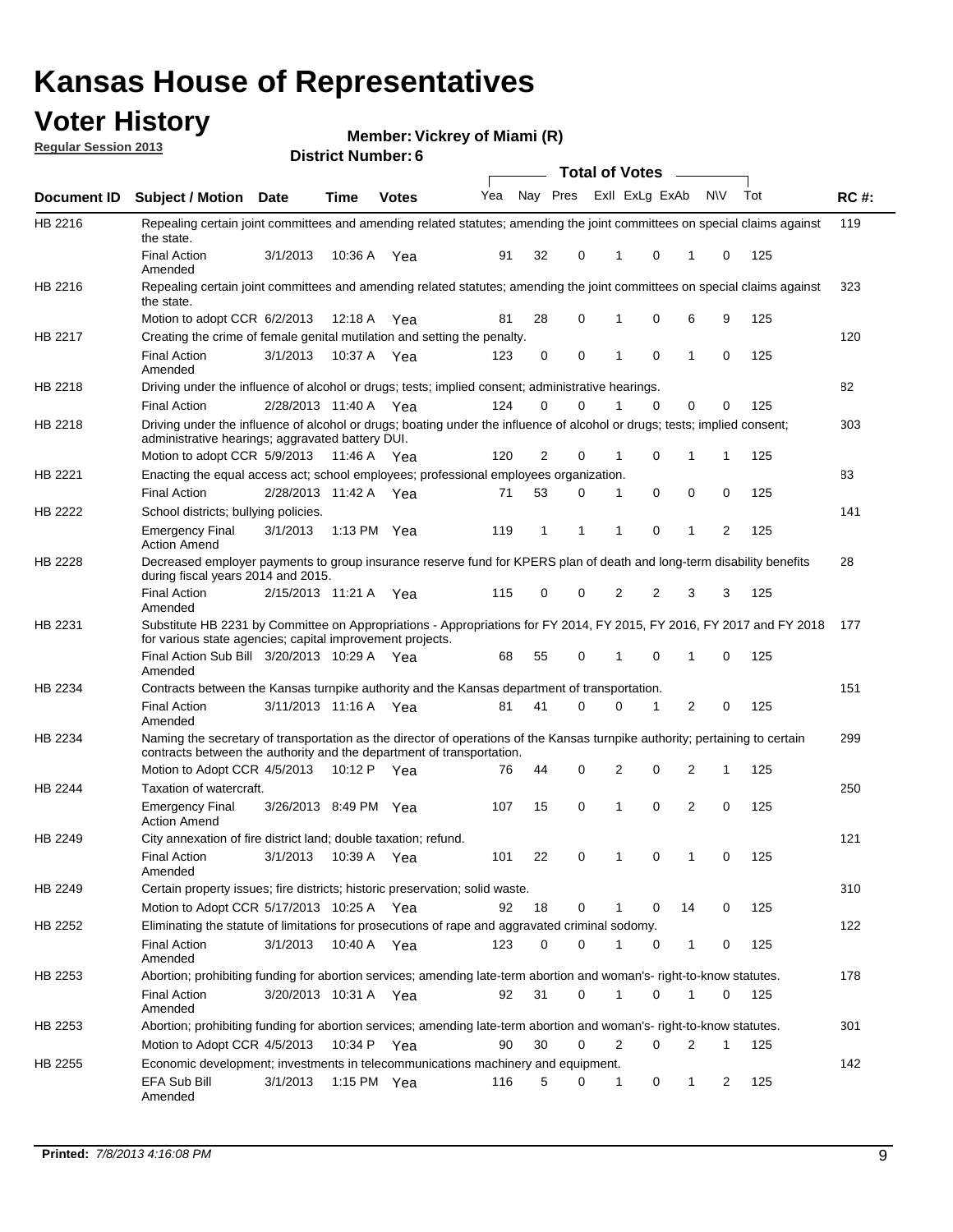### **Voter History**

**Vickrey of Miami (R)**

**Regular Session 2013**

|                    |                                                                                                                                                                                       |                       |             |              |     |                         |          | <b>Total of Votes</b> |   | $\overline{\phantom{a}}$ |                |     |             |
|--------------------|---------------------------------------------------------------------------------------------------------------------------------------------------------------------------------------|-----------------------|-------------|--------------|-----|-------------------------|----------|-----------------------|---|--------------------------|----------------|-----|-------------|
| <b>Document ID</b> | <b>Subject / Motion Date</b>                                                                                                                                                          |                       | <b>Time</b> | <b>Votes</b> | Yea | Nay Pres Exll ExLg ExAb |          |                       |   |                          | <b>NV</b>      | Tot | <b>RC#:</b> |
| HB 2259            | Domestic relations; relating to dissolution of marriage;                                                                                                                              |                       |             |              |     |                         |          |                       |   |                          |                |     | 58          |
|                    | <b>Final Action</b>                                                                                                                                                                   | 2/27/2013 12:12 P     |             | Yea          | 123 | 0                       | 0        | 1                     | 0 | 1                        | 0              | 125 |             |
| HB 2261            | Authorizing the expenditure of unencumbered balances held by school district; removing the cap for contingency reserve<br>fund.                                                       |                       |             |              |     |                         |          |                       |   |                          |                |     | 48          |
|                    | <b>Final Action</b><br>Amended                                                                                                                                                        | 2/25/2013 12:13 P     |             | Yea          | 120 | 0                       | 0        | 0                     | 0 | 0                        | 5              | 125 |             |
| HB 2261            | School districts; expenditure of unencumbered bala ces; removing the cap for contingency reserve fund; establishing celebrate 305<br>freedom week; bullying policies. ies.            |                       |             |              |     |                         |          |                       |   |                          |                |     |             |
|                    | Motion to adopt CCR 5/9/2013                                                                                                                                                          |                       | 2:25 PM Yea |              | 119 | 1                       | 0        | 1                     | 0 | 4                        | 0              | 125 |             |
| HB 2262            | Substitute HB 2262 by Committee on Appropriations - Amending the percentage amount that is deposited into the oil and gas 210<br>valuation depletion trust fund from 12.41% to 8.25%. |                       |             |              |     |                         |          |                       |   |                          |                |     |             |
|                    | Final Action Sub Bill 3/26/2013 9:58 AM Yea                                                                                                                                           |                       |             |              | 96  | 23                      | 0        |                       | 0 | 5                        | 0              | 125 |             |
| HB 2267            | Income tax, credits, high performance incentive program; subtraction modifications, certain expenses related to living dinor<br>organ donations.                                      |                       |             |              |     |                         |          |                       |   |                          |                |     | 252         |
|                    | <b>Emergency Final</b><br><b>Action Amend</b>                                                                                                                                         | 3/26/2013 8:52 PM Yea |             |              | 106 | 16                      | 0        | 1                     | 0 | 2                        | 0              | 125 |             |
| HB 2269            | John Bower memorial highway.                                                                                                                                                          |                       |             |              |     |                         |          |                       |   |                          |                |     | 84          |
|                    | <b>Final Action</b><br>Amended                                                                                                                                                        | 2/28/2013 11:44 A     |             | Yea          | 114 | 10                      | 0        | $\mathbf 1$           | 0 | 0                        | 0              | 125 |             |
| HB 2272            | Exempting IRB-purchased property from property taxatin without state ownerhsip requirement.                                                                                           |                       |             |              |     |                         |          |                       |   |                          |                |     | 123         |
|                    | <b>Final Action</b>                                                                                                                                                                   | 3/1/2013              | 10:41 A     | Yea          | 123 | 0                       | 0        | 1                     | 0 | $\mathbf{1}$             | 0              | 125 |             |
| HB 2278            | Creating a penalty enhancement for the theft or burglary of a firearm.                                                                                                                |                       |             |              |     |                         |          |                       |   |                          |                |     | 135         |
|                    | <b>Emergency Final</b><br><b>Action Amend</b>                                                                                                                                         | 3/1/2013              | 1:06 PM Yea |              | 117 | 4                       | 0        | 1                     | 0 | 1                        | $\overline{2}$ | 125 |             |
| HB 2280            | School districts; establishing celebrate freedom week and related curriculum.                                                                                                         |                       |             |              |     |                         |          |                       |   |                          |                |     | 140         |
|                    | <b>Emergency Final</b><br><b>Action Amend</b>                                                                                                                                         | 3/1/2013              | 1:12 PM Yea |              | 95  | 25                      | 1        | 1                     | 0 | 1                        | 2              | 125 |             |
| HB 2294            | Kansas uniform securities act.                                                                                                                                                        |                       |             |              |     |                         |          |                       |   |                          |                |     | 124         |
|                    | <b>Final Action</b>                                                                                                                                                                   | 3/1/2013              | 10:42 A     | Yea          | 123 | 0                       | 0        | 1                     | 0 | 1                        | 0              | 125 |             |
| HB 2296            | Campaign finance; permitted uses of campaign funds.                                                                                                                                   |                       |             |              |     |                         |          |                       |   |                          |                |     | 148         |
|                    | <b>Final Action</b>                                                                                                                                                                   | 3/8/2013              | 11:12 A Yea |              | 120 | 1                       | 0        | 0                     | 1 | 2                        | 1              | 125 |             |
| HB 2298            | Amending the crimes of interference with law enforcement and giving a false alarm.                                                                                                    |                       |             |              |     |                         |          |                       |   |                          |                |     | 136         |
|                    | <b>Emergency Final</b><br>Action                                                                                                                                                      | 3/1/2013              | 1:07 PM Yea |              | 121 | 0                       | 0        | 1                     | 0 | 1                        | 2              | 125 |             |
| HB 2302            | Relating to drug screening, criminal history record check and fingerprinting of certain persons and employees.                                                                        |                       |             |              |     |                         |          |                       |   |                          |                |     | 85          |
|                    | <b>Final Action</b><br>Amended                                                                                                                                                        | 2/28/2013 11:45 A     |             | Yea          | 124 | 0                       | $\Omega$ | 1                     | 0 | 0                        | 0              | 125 |             |
| HB 2303            | Relating to drivier's license fees; driving under the influence equipment fund.                                                                                                       |                       |             |              |     |                         |          |                       |   |                          |                |     | 125         |
|                    | <b>Final Action</b><br>Amended                                                                                                                                                        | 3/1/2013              | 10:44 A     | Yea          | 113 | 10                      | 0        |                       | 0 |                          | 0              | 125 |             |
| HB 2305            | Kansas storage tank act and containment of underground storage tanks.                                                                                                                 |                       |             |              |     |                         |          |                       |   |                          |                |     | 126         |
|                    | <b>Final Action</b>                                                                                                                                                                   | 3/1/2013              | 10:45 A     | Yea          | 123 | 0                       | 0        | 1                     | 0 | 1                        | 0              | 125 |             |
| HB 2305            | Kansas storage tank act and containment of underground storage tanks.                                                                                                                 |                       |             |              |     |                         |          |                       |   |                          |                |     | 197         |
|                    | Motion to Concur                                                                                                                                                                      | 3/22/2013 11:36 A     |             | Yea          | 119 | 0                       | 0        | 2                     | 0 | 3                        | $\mathbf{1}$   | 125 |             |
| HB 2311            | Increasing delinquent registration fees.                                                                                                                                              |                       |             |              |     |                         |          |                       |   |                          |                |     | 127         |
|                    | <b>Final Action</b>                                                                                                                                                                   | 3/1/2013              | 10:50 A     | Yea          | 24  | 99                      | 0        | 1                     | 0 | $\mathbf{1}$             | 0              | 125 |             |
| HB 2312            | Kansas uninsurable health insurance plan; increase in life time limit.                                                                                                                |                       |             |              |     |                         |          |                       |   |                          |                |     | 95          |
|                    | <b>Final Action</b>                                                                                                                                                                   | 3/1/2013              | 9:53 AM Yea |              | 123 | 0                       | 0        | 1                     | 0 | $\mathbf{1}$             | 0              | 125 |             |
| HB 2318            | Authorizing use of motorcycle headlamp modulation systems and side lamps.                                                                                                             |                       |             |              |     |                         |          |                       |   |                          |                |     | 128         |
|                    | <b>Final Action</b><br>Amended                                                                                                                                                        | 3/1/2013              | 10:52 A     | Yea          | 123 | 0                       | 0        | 1                     | 0 | 1                        | 0              | 125 |             |
| HB 2318            | Authorizing use of motorcycle headlamp modulation systems and side lamps.                                                                                                             |                       |             |              |     |                         |          |                       |   |                          |                |     | 201         |
|                    | Motion to Concur                                                                                                                                                                      | 3/25/2013 9:44 AM Yea |             |              | 121 | 0                       | 0        | 2                     | 0 | 2                        | 0              | 125 |             |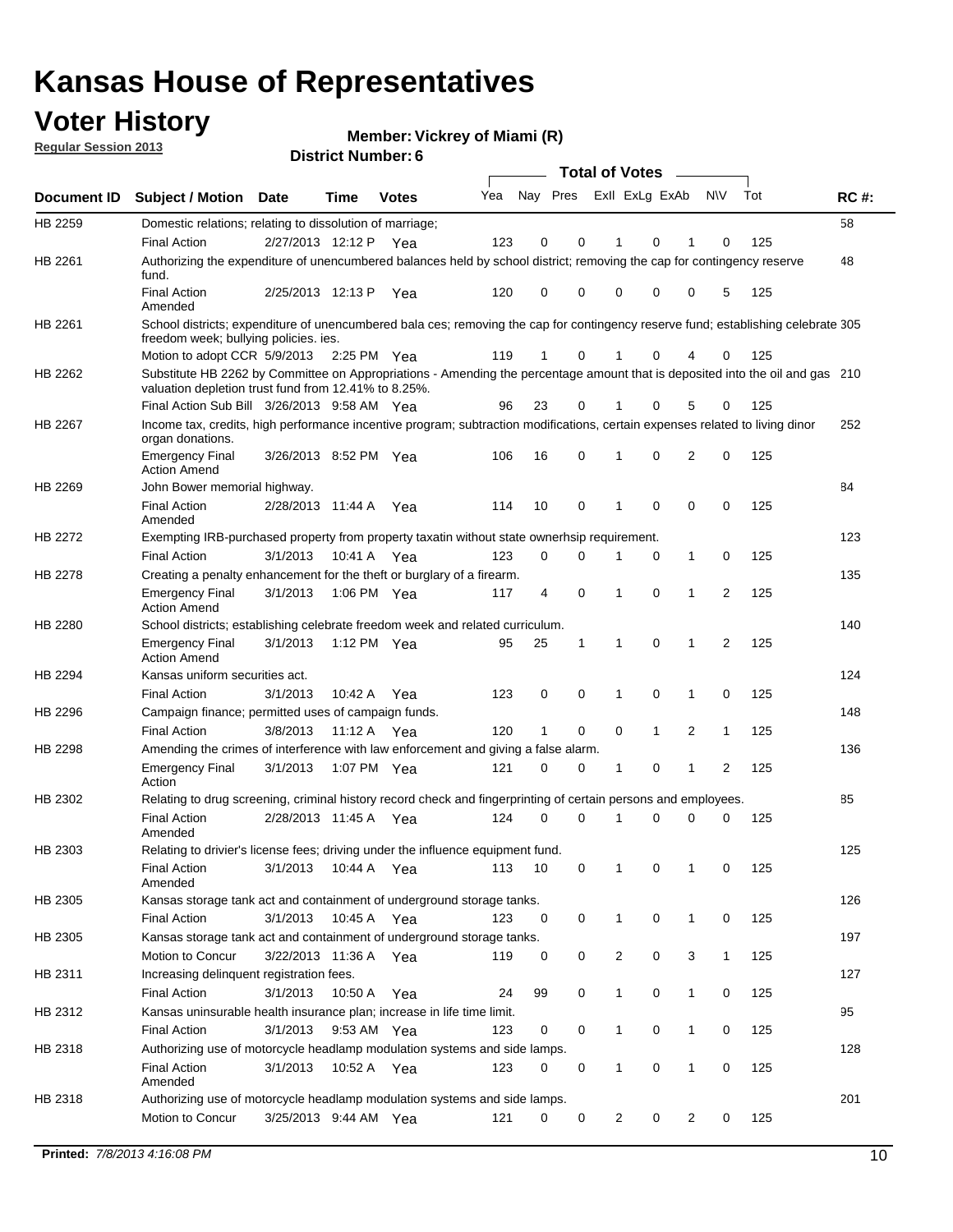### **Voter History**

**Vickrey of Miami (R)**

**Regular Session 2013**

|             |                                                                                                                                                                                             |                       |                   |               |     |             |             | <b>Total of Votes</b> |   |                |           |     |             |
|-------------|---------------------------------------------------------------------------------------------------------------------------------------------------------------------------------------------|-----------------------|-------------------|---------------|-----|-------------|-------------|-----------------------|---|----------------|-----------|-----|-------------|
| Document ID | <b>Subject / Motion</b>                                                                                                                                                                     | <b>Date</b>           | Time              | <b>Votes</b>  | Yea | Nay Pres    |             | Exll ExLg ExAb        |   |                | <b>NV</b> | Tot | <b>RC#:</b> |
| HB 2319     | Creating the coalition of innovative districts act.                                                                                                                                         |                       |                   |               |     |             |             |                       |   |                |           |     | 149         |
|             | <b>Final Action</b><br>Amended                                                                                                                                                              | 3/8/2013              | 11:17 A           | Yea           | 74  | 47          | 0           | 0                     | 1 | 3              | 0         | 125 |             |
| HB 2319     | Creating the coalition of innovative districts act.                                                                                                                                         |                       |                   |               |     |             |             |                       |   |                |           |     | 279         |
|             | Motion to Adopt CCR 4/5/2013                                                                                                                                                                |                       |                   | 1:03 PM Yea   | 71  | 47          | 0           | 2                     | 0 | 3              | 2         | 125 |             |
| HB 2322     | Relating to the division of health of the department of health and environment.                                                                                                             |                       |                   |               |     |             |             |                       |   |                |           |     | 86          |
|             | <b>Final Action</b><br>Amended                                                                                                                                                              | 2/28/2013 11:46 A Yea |                   |               | 118 | 6           | 0           | 1                     | 0 | 0              | 0         | 125 |             |
| HB 2326     | VoIP and IP enabled services.                                                                                                                                                               |                       |                   |               |     |             |             |                       |   |                |           |     | 129         |
|             | <b>Final Action</b><br>Amended                                                                                                                                                              | 3/1/2013              | 10.53 A           | Yea           | 123 | $\mathbf 0$ | 0           | $\mathbf{1}$          | 0 | 1              | 0         | 125 |             |
| HB 2338     | Courts; docket fees.                                                                                                                                                                        |                       |                   |               |     |             |             |                       |   |                |           |     | 211         |
|             | <b>Final Action</b><br>Amended                                                                                                                                                              | 3/26/2013 10:00 A     |                   | Yea           | 67  | 52          | 0           | $\mathbf 1$           | 0 | 5              | 0         | 125 |             |
| HB 2339     | Allowing insurers to return premiums to a policyholder separate from the notice of an adverse underwriting decision.                                                                        |                       |                   |               |     |             |             |                       |   |                |           |     | 67          |
|             | <b>Final Action</b>                                                                                                                                                                         | 2/28/2013 11:16 A Yea |                   |               | 124 | 0           | 0           |                       | 0 | 0              | 0         | 125 |             |
| HB 2339     | Combining life insurance with certain additional health related riders, insurance agents-lines of insurance, health insurance for 287<br>certain firefighters and law enforcement officers. |                       |                   |               |     |             |             |                       |   |                |           |     |             |
|             | Motion to Adopt CCR 4/5/2013 7:15 PM Yea                                                                                                                                                    |                       |                   |               | 116 | 4           | 0           | 2                     | 0 | 2              | -1        | 125 |             |
| HB 2343     | Relating to the secretary of health and environment; office of laboratory services.                                                                                                         |                       |                   |               |     |             |             |                       |   |                |           |     | 130         |
|             | <b>Final Action</b>                                                                                                                                                                         | 3/1/2013              | 10:54 A Yea       |               | 89  | 34          | 0           | 1                     | 0 | $\mathbf{1}$   | 0         | 125 |             |
| HB 2349     | School districts; audit by legislative post audit committee.                                                                                                                                |                       |                   |               |     |             |             |                       |   |                |           |     | 87          |
|             | <b>Final Action</b><br>Amended                                                                                                                                                              | 2/28/2013 11:48 A Yea |                   |               | 120 | 4           | $\mathbf 0$ | $\mathbf{1}$          | 0 | $\mathbf 0$    | 0         | 125 |             |
| HB 2349     | School districts; audit by legislative post audit committee.                                                                                                                                |                       |                   |               |     |             |             |                       |   |                |           |     | 291         |
|             | Motion to Concur                                                                                                                                                                            | 4/5/2013              |                   | 7:55 PM Yea   | 118 | 2           | 0           | 2                     | 0 | 2              | 1         | 125 |             |
| HB 2352     | Maximum benefits increased for certain members of the Kansas police and firemen's retirement system.                                                                                        |                       |                   |               |     |             |             |                       |   |                |           |     | 88          |
|             | <b>Final Action</b>                                                                                                                                                                         | 2/28/2013 11:49 A     |                   | Yea           | 124 | 0           | 0           | 1                     | 0 | 0              | 0         | 125 |             |
| HB 2353     | Adding certain controlled substances as schedule I drugs.                                                                                                                                   |                       |                   |               |     |             |             |                       |   |                |           |     | 138         |
|             | Emergency Final<br>Action                                                                                                                                                                   | 3/1/2013              |                   | 1:09 PM Yea   | 121 | 0           | 0           | $\mathbf{1}$          | 0 | 1              | 2         | 125 |             |
| HB 2357     | 242nd engineer company ae" KS army national guard ae" membrial highway.                                                                                                                     |                       |                   |               |     |             |             |                       |   |                |           |     | 96          |
|             | <b>Final Action</b>                                                                                                                                                                         | 3/1/2013              |                   | 9:54 AM Yea   | 123 | 0           | 0           | 1                     | 0 | 1              | 0         | 125 |             |
| HB 2357     | 242nd engineer company-KS army national guard- highway.                                                                                                                                     |                       |                   |               |     |             |             |                       |   |                |           |     | 202         |
|             | Motion to Concur                                                                                                                                                                            | 3/25/2013 9:47 AM Yea |                   |               | 121 | $\mathbf 0$ | $\mathbf 0$ | 2                     | 0 | $\overline{2}$ | 0         | 125 |             |
| HB 2363     | Exempting certain aggregate mining operations from department of health and environment regulations.                                                                                        |                       |                   |               |     |             |             |                       |   |                |           |     | 131         |
|             | <b>Final Action</b><br>Amended                                                                                                                                                              | 3/1/2013              | 10:56 A           | Yea           | 123 | 0           | 0           | 1                     | 0 | 1              | 0         | 125 |             |
| HB 2363     | Water; wastewater regulations for sand and gravel; streams, dams and water obstructions.                                                                                                    |                       |                   |               |     |             |             |                       |   |                |           |     | 280         |
|             | Motion to Adopt CCR 4/5/2013                                                                                                                                                                |                       |                   | 1:10 PM $Yea$ | 119 | 0           | 0           | 2                     | 0 | 3              | 1         | 125 |             |
| HB 2368     | Relating to the governor's mental health services planning council.<br>Emergency Final                                                                                                      | 3/1/2013              |                   | 1:08 PM Yea   | 121 | 0           | 0           | 1                     | 0 | $\mathbf{1}$   | 2         | 125 | 137         |
| HB 2377     | <b>Action Amend</b><br>Relating to court fees and costs; judicial branch surcharge fund.                                                                                                    |                       |                   |               |     |             |             |                       |   |                |           |     | 212         |
|             | <b>Final Action</b>                                                                                                                                                                         | 3/26/2013 10:01 A Yea |                   |               | 118 | 1           | 0           |                       | 0 | 5              | 0         | 125 |             |
| HB 2378     | Sales tax exemption for sales of certain machinery and equipment used for surface mining activities.                                                                                        |                       |                   |               |     |             |             |                       |   |                |           |     | 251         |
|             | Emergency Final<br><b>Action Amend</b>                                                                                                                                                      | 3/26/2013 8:51 PM Yea |                   |               | 104 | 18          | 0           | 1                     | 0 | 2              | 0         | 125 |             |
| HB 2381     | Election campaign finance; removing certain limitations to contributions made during legislative sessions.                                                                                  |                       |                   |               |     |             |             |                       |   |                |           |     | 198         |
|             | <b>Final Action</b>                                                                                                                                                                         | 3/25/2013 9:30 AM Yea |                   |               | 100 | 21          | 0           | 2                     | 0 | 2              | 0         | 125 |             |
|             | Amended                                                                                                                                                                                     |                       |                   |               |     |             |             |                       |   |                |           |     |             |
| HB 2387     | Clarifying that felony murder is not a lesser included offense of capital murder.                                                                                                           |                       |                   |               |     |             |             |                       |   |                |           |     | 213         |
|             | <b>Final Action</b>                                                                                                                                                                         |                       | 3/26/2013 10:02 A | Yea           | 117 | 2           | 0           | 1                     | 0 | 5              | 0         | 125 |             |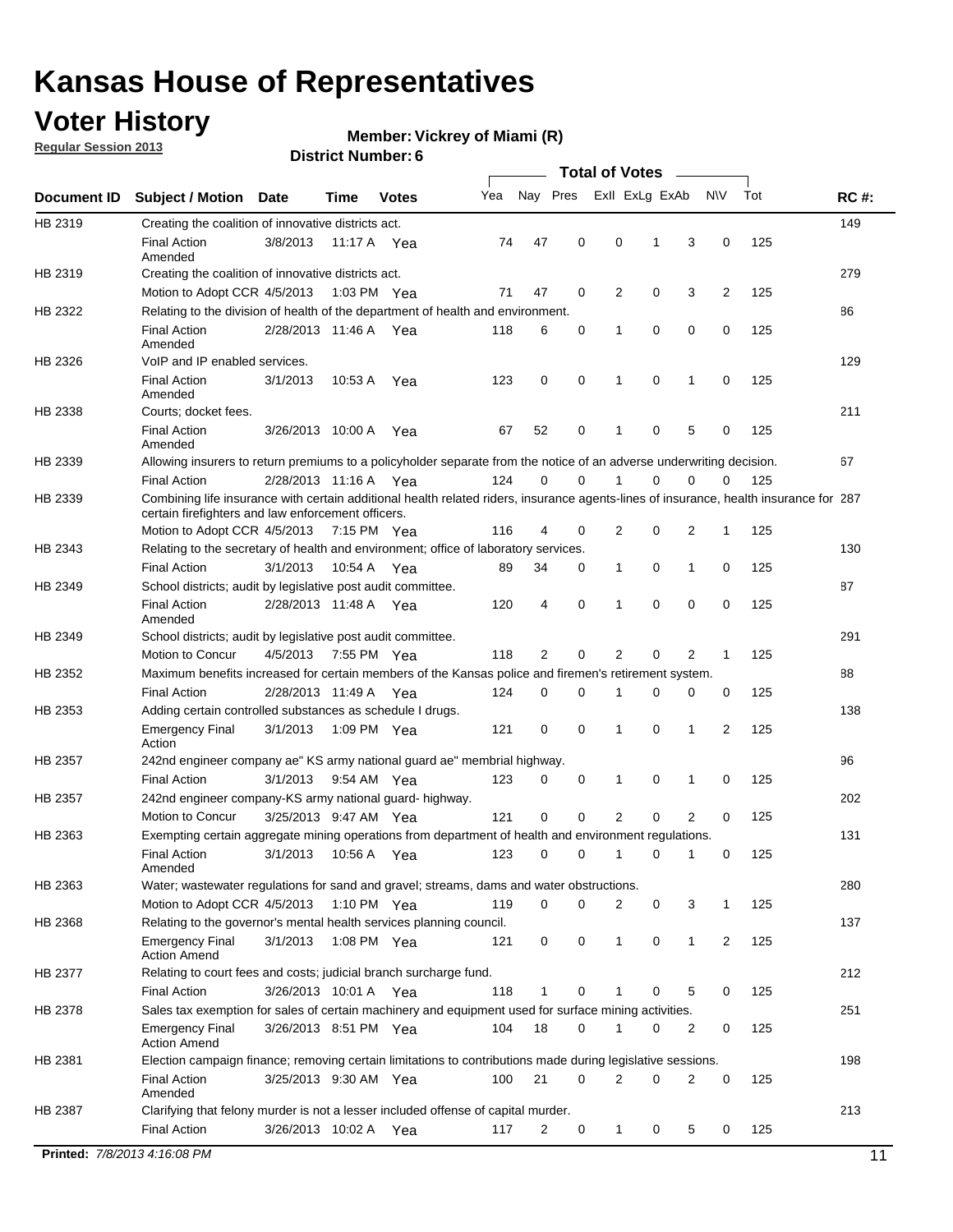### **Voter History**

**Vickrey of Miami (R)**

**Regular Session 2013**

|                 |                                                                                                                                                                                                                                                  |                       |             |              |     |              |          | <b>Total of Votes</b> |   |   |              |     |             |
|-----------------|--------------------------------------------------------------------------------------------------------------------------------------------------------------------------------------------------------------------------------------------------|-----------------------|-------------|--------------|-----|--------------|----------|-----------------------|---|---|--------------|-----|-------------|
| Document ID     | Subject / Motion Date                                                                                                                                                                                                                            |                       | Time        | <b>Votes</b> | Yea | Nay Pres     |          | Exll ExLg ExAb        |   |   | <b>NV</b>    | Tot | <b>RC#:</b> |
| HB 2389         | Capital murder; notice of intent to seek the death penalty.                                                                                                                                                                                      |                       |             |              |     |              |          |                       |   |   |              |     | 214         |
|                 | <b>Final Action</b>                                                                                                                                                                                                                              | 3/26/2013 10:03 A     |             | Yea          | 118 | 1            | 0        | 1                     | 0 | 5 | 0            | 125 |             |
| HB 2391         | School finance; amount of tax levy authorized to finance ancillary school facilities.                                                                                                                                                            |                       |             |              |     |              |          |                       |   |   |              |     | 237         |
|                 | <b>Emergency Final</b><br><b>Action Amend</b>                                                                                                                                                                                                    | 3/26/2013 8:30 PM Yea |             |              | 64  | 57           | 0        | 1                     | 0 | 2 | 1            | 125 |             |
| HB 2391         | Senate Substitute for HB 2391 by Committee on Ways and Means - Creating the joint committee on uniform educational<br>standards oversight.                                                                                                       |                       |             |              |     |              |          |                       |   |   |              |     | 321         |
|                 | Sub Motion to Concur 6/1/2013                                                                                                                                                                                                                    |                       | 10:06 P     | Yea          | 55  | 58           | 0        | 0                     | 0 | 6 | 6            | 125 |             |
| HB 2396         | Allowing the secretary of administration to identify state owned real property as surplus property and establishing an appeals 253<br>process of such identification; also amending procedures for the disposition of state surplus real estate. |                       |             |              |     |              |          |                       |   |   |              |     |             |
|                 | <b>Emergency Final</b><br>Action Amend                                                                                                                                                                                                           | 3/26/2013 8:53 PM Yea |             |              | 122 | 0            | 0        |                       | 0 | 2 | 0            | 125 |             |
| HB 2403         | Issuing \$1,500,000,000 of pension obligation bonds to finance a portion of the unfunded actuarial liability of KPERS.                                                                                                                           |                       |             |              |     |              |          |                       |   |   |              |     | 236         |
|                 | <b>Final Action</b><br>Amended                                                                                                                                                                                                                   | 3/26/2013 8:29 PM Yea |             |              | 73  | 49           | 0        | 1                     | 0 | 2 | 0            | 125 |             |
| <b>HCR 5014</b> | Urging approval of the Presidential Permit application allowing the construction and operation of the TransCanada Keystone<br>XL Pipeline.                                                                                                       |                       |             |              |     |              |          |                       |   |   |              |     | 215         |
|                 | <b>Final Action</b>                                                                                                                                                                                                                              | 3/26/2013 10:05 A     |             | Yea          | 108 | 11           | 0        |                       | 0 | 5 | 0            | 125 |             |
| HR 6004         | Rules of House of Representatives, permanent rules of the 2013-2014 biennium.                                                                                                                                                                    |                       |             |              |     |              |          |                       |   |   |              |     | 4           |
|                 | <b>Final Action</b><br>Amended                                                                                                                                                                                                                   | 1/28/2013 11:09 A     |             | Yea          | 82  | 40           | 0        | 0                     | 0 | 3 | 0            | 125 |             |
| SB 1            | Legislative Post Audit; periodic audits of the State treasurer and the pooled money investment board.                                                                                                                                            |                       |             |              |     |              |          |                       |   |   |              |     | 216         |
|                 | <b>Final Action</b><br>Amended                                                                                                                                                                                                                   | 3/26/2013 10:06 A     |             | Yea          | 118 | 1            | 0        | 1                     | 0 | 5 | 0            | 125 |             |
| SB 16           | Kansas racketeer influenced and corrupt organization act, criminal street gangs.                                                                                                                                                                 |                       |             |              |     |              |          |                       |   |   |              |     | 217         |
|                 | <b>Final Action</b><br>Amended                                                                                                                                                                                                                   | 3/26/2013 10:12 A Yea |             |              | 74  | 45           | 0        | 1                     | 0 | 5 | 0            | 125 |             |
| SB 20           | Civil procedure; temporary restraining orders and poverty affidavits.                                                                                                                                                                            |                       |             |              |     |              |          |                       |   |   |              |     | 190         |
|                 | <b>Final Action</b><br>Amended                                                                                                                                                                                                                   | 3/22/2013 11:15 A     |             | Yea          | 119 | 0            | 0        | 2                     | 0 | 3 | 1            | 125 |             |
| SB 20           | Civil procedure; temporary restraining orders and poverty affidavits.                                                                                                                                                                            |                       |             |              |     |              |          |                       |   |   |              |     | 304         |
|                 | Motion to adopt CCR 5/9/2013                                                                                                                                                                                                                     |                       | 2:21 PM Yea |              | 119 | $\mathbf{1}$ | 0        | 1                     | 0 | 4 | 0            | 125 |             |
| SB 21           | Firearms; criminal possession of a firearm; expungement; personal and family protection act.                                                                                                                                                     |                       |             |              |     |              |          |                       |   |   |              |     | 255         |
|                 | <b>Emergency Final</b><br>Action                                                                                                                                                                                                                 | 3/26/2013 8:56 PM Yea |             |              | 119 | 3            | 0        |                       | 0 | 2 | 0            | 125 |             |
| SB 23           | Continuation of statewide tax levy for public schools.                                                                                                                                                                                           |                       |             |              |     |              |          |                       |   |   |              |     | 243         |
|                 | <b>Emergency Final</b><br><b>Action Amend</b>                                                                                                                                                                                                    | 3/26/2013 8:38 PM Yea |             |              | 122 | 0            | 0        | 1                     | 0 | 2 | 0            | 125 |             |
| <b>SB 23</b>    | School districts; sttewide tax levy for public schools; school finance amendments.                                                                                                                                                               |                       |             |              |     |              |          |                       |   |   |              |     | 296         |
|                 | Motion to Adopt CCR 4/5/2013 9:32 PM Yea                                                                                                                                                                                                         |                       |             |              | 119 | 1            | 0        | 2                     | 0 | 2 | 1            | 125 |             |
| <b>SB 24</b>    | Insurance - Risk-based capital requirements for property, casualty and life insurance companies.                                                                                                                                                 |                       |             |              |     |              |          |                       |   |   |              |     | 204         |
|                 | <b>Final Action</b>                                                                                                                                                                                                                              | 3/26/2013 9:50 AM Yea |             |              | 119 | 0            | 0        |                       | 0 | 5 | 0            | 125 |             |
| SB 25           | Insurance-Risk-based capital requirements for health organizations.                                                                                                                                                                              |                       |             |              |     |              |          |                       |   |   |              |     | 205         |
|                 | <b>Final Action</b>                                                                                                                                                                                                                              | 3/26/2013 9:51 AM Yea |             |              | 119 | 0            | 0        | 1                     | 0 | 5 | 0            | 125 |             |
| SB 27           | Eligibility of students under the military service scholarship program act.                                                                                                                                                                      |                       |             |              |     |              |          |                       |   |   |              |     | 166         |
|                 | <b>Final Action</b><br>Amended                                                                                                                                                                                                                   | 3/19/2013 10:35 A Yea |             |              | 123 | 0            | 0        |                       | 0 | 1 | 0            | 125 |             |
| SB 28           | Authorizing the division of emergency management within the adjutant general's department to accept certain real property.                                                                                                                       |                       |             |              |     |              |          |                       |   |   |              |     | 184         |
|                 | <b>Final Action</b>                                                                                                                                                                                                                              | 3/21/2013 11:22 A Yea |             |              | 121 | 0            | $\Omega$ | 1                     | 0 | 3 | $\Omega$     | 125 |             |
| SB 37           | Kansas home inspectors professional competence and financial responsibility act.                                                                                                                                                                 |                       |             |              |     |              |          |                       |   |   |              |     | 218         |
|                 | <b>Final Action</b>                                                                                                                                                                                                                              | 3/26/2013 10:14 A Yea |             |              | 102 | 17           | 0        | 1                     | 0 | 5 | 0            | 125 |             |
| SB 51           | Health insurance coverage for bankers association.                                                                                                                                                                                               |                       |             |              |     |              |          |                       |   |   |              |     | 189         |
|                 | <b>Final Action</b>                                                                                                                                                                                                                              | 3/22/2013 11:14 A Yea |             |              | 119 | 0            | 0        | $\overline{2}$        | 0 | 3 | $\mathbf{1}$ | 125 |             |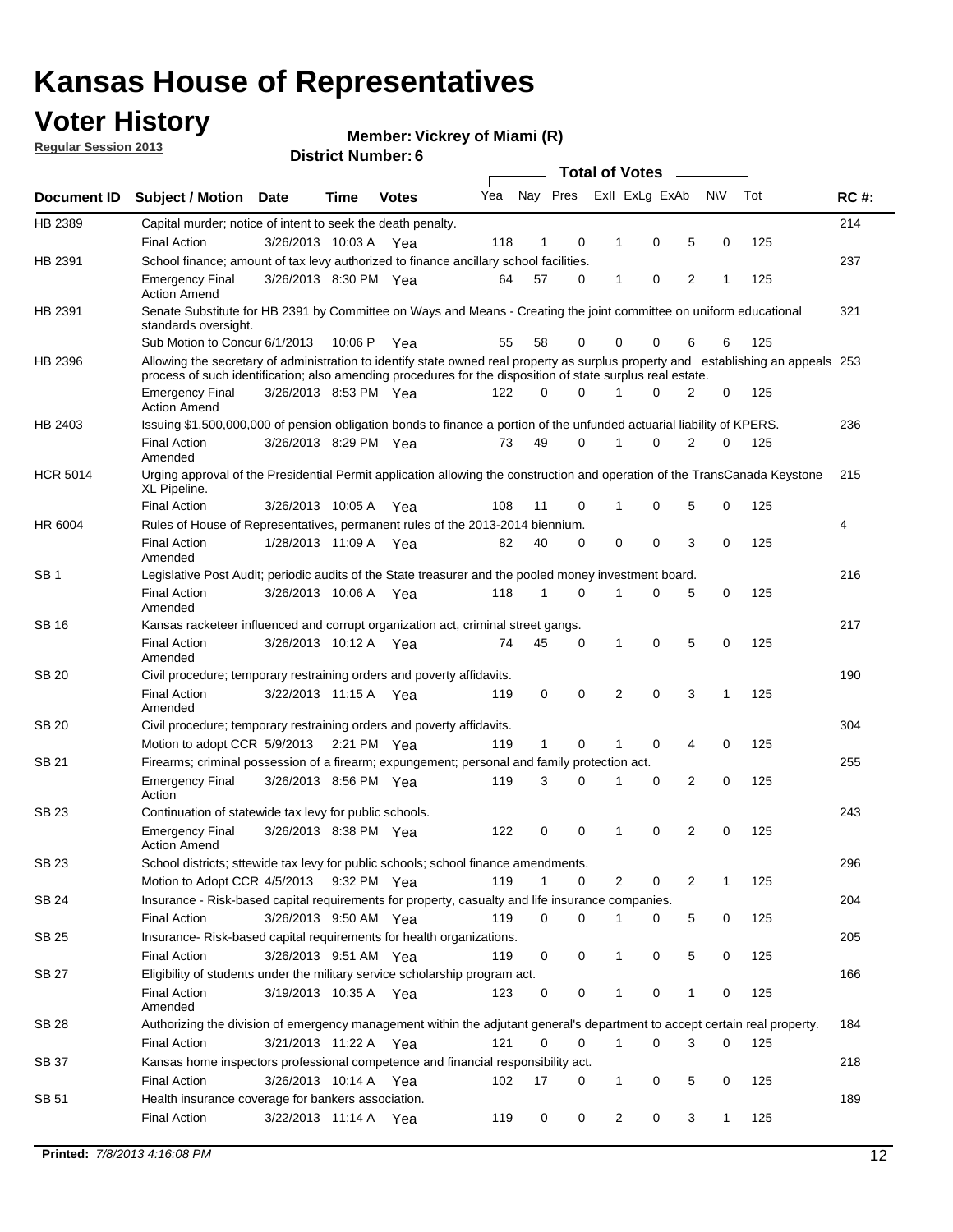### **Voter History**

**Vickrey of Miami (R)**

**Regular Session 2013**

|              |                                                                                                                                                                                                                                                                                                                                                                         |                       |             |              |     | <b>Total of Votes</b> |          |                |   |                |           |     |             |  |
|--------------|-------------------------------------------------------------------------------------------------------------------------------------------------------------------------------------------------------------------------------------------------------------------------------------------------------------------------------------------------------------------------|-----------------------|-------------|--------------|-----|-----------------------|----------|----------------|---|----------------|-----------|-----|-------------|--|
| Document ID  | <b>Subject / Motion</b>                                                                                                                                                                                                                                                                                                                                                 | <b>Date</b>           | Time        | <b>Votes</b> | Yea | Nay Pres              |          | Exll ExLg ExAb |   |                | <b>NV</b> | Tot | <b>RC#:</b> |  |
| SB 52        | Mortgage interest rate cap increase.                                                                                                                                                                                                                                                                                                                                    |                       |             |              |     |                       |          |                |   |                |           |     | 238         |  |
|              | <b>Emergency Final</b><br>Action                                                                                                                                                                                                                                                                                                                                        | 3/26/2013 8:32 PM Yea |             |              | 120 | 2                     | 0        | 1              | 0 | 2              | 0         | 125 |             |  |
| SB 56        | Transferring the recognition of county fair associations from the secretary of agriculture to the board of county<br>commissioners.                                                                                                                                                                                                                                     |                       |             |              |     |                       |          |                |   |                |           |     | 191         |  |
|              | <b>Final Action</b><br>Amended                                                                                                                                                                                                                                                                                                                                          | 3/22/2013 11:21 A     |             | Yea          | 119 | $\mathbf 0$           | 0        | $\overline{2}$ | 0 | 3              | 1         | 125 |             |  |
| <b>SB 57</b> | Substitute for SB 57 by Committee on Agriculture - Agriculture; powers and duties of the department of agriculture relating to<br>poultry improvement plan and domesticated deer.                                                                                                                                                                                       |                       |             |              |     |                       |          |                |   |                |           |     | 192         |  |
|              | Final Action Sub Bill 3/22/2013 11:24 A Yea<br>Amended                                                                                                                                                                                                                                                                                                                  |                       |             |              | 79  | 40                    | 0        | 2              | 0 | 3              | -1        | 125 |             |  |
| SB 57        | Substitute for SB 57 by Committee on Agriculture - Agriculture; powers and duties of the department of agriculture relating to<br>poultry improvement plan, stockyards and domesticated deer.                                                                                                                                                                           |                       |             |              |     |                       |          |                |   |                |           |     | 262         |  |
|              | Motion to adopt CCR 4/4/2013 2:18 PM Yea                                                                                                                                                                                                                                                                                                                                |                       |             |              | 80  | 42                    | 0        | 1              | 0 | 2              | 0         | 125 |             |  |
| SB 58        | Sentencing for unlawful manufacturing of controlled substances.                                                                                                                                                                                                                                                                                                         |                       |             |              |     |                       |          |                |   |                |           |     | 219         |  |
|              | <b>Final Action</b>                                                                                                                                                                                                                                                                                                                                                     | 3/26/2013 10:15 A     |             | Yea          | 119 | 0                     | 0        | 1              | 0 | 5              | 0         | 125 |             |  |
| SB 59        | Attorney general; reward for information.                                                                                                                                                                                                                                                                                                                               |                       |             |              |     |                       |          |                |   |                |           |     | 193         |  |
|              | <b>Final Action</b>                                                                                                                                                                                                                                                                                                                                                     | 3/22/2013 11:25 A     |             | Yea          | 119 | $\mathbf 0$           | 0        | 2              | 0 | 3              | 1         | 125 |             |  |
| SB 62        | Making gas pipeline safety terminology consistent with federal regulations.                                                                                                                                                                                                                                                                                             |                       |             |              |     |                       |          |                |   |                |           |     | 163         |  |
|              | <b>Final Action</b>                                                                                                                                                                                                                                                                                                                                                     | 3/19/2013 10:32 A     |             | Yea          | 123 | 0                     | 0        | 1              | 0 | 1              | 0         | 125 |             |  |
| SB 63        | Elections; voting crimes, penalties and prosecution.                                                                                                                                                                                                                                                                                                                    |                       |             |              |     |                       |          |                |   |                |           |     | 246         |  |
|              | <b>Emergency Final</b><br><b>Action Amend</b>                                                                                                                                                                                                                                                                                                                           | 3/26/2013 8:42 PM Yea |             |              | 69  | 53                    | 0        | 1              | 0 | $\overline{2}$ | 0         | 125 |             |  |
| SB 68        | Driver's license examinations; locations.                                                                                                                                                                                                                                                                                                                               |                       |             |              |     |                       |          |                |   |                |           |     | 220         |  |
|              | <b>Final Action</b>                                                                                                                                                                                                                                                                                                                                                     | 3/26/2013 10:16 A     |             | Yea          | 116 | 3                     | 0        | 1              | 0 | 5              | 0         | 125 |             |  |
| SB 69        | Motor vehicles; vehicle registration and license plates.                                                                                                                                                                                                                                                                                                                |                       |             |              |     |                       |          |                |   |                |           |     | 167         |  |
|              | <b>Final Action</b>                                                                                                                                                                                                                                                                                                                                                     | 3/19/2013 10:37 A     |             | Yea          | 117 | 6                     | 0        | 1              | 0 | 1              | 0         | 125 |             |  |
| SB 74        | Prison-made goods act; prohibiting prisoner production of manufactured or modular homes.                                                                                                                                                                                                                                                                                |                       |             |              |     |                       |          |                |   |                |           |     | 221         |  |
|              | <b>Final Action</b>                                                                                                                                                                                                                                                                                                                                                     | 3/26/2013 10:19 A     |             | Yea          | 87  | 32                    | 0        | 1              | 0 | 5              | 0         | 125 |             |  |
| SB 75        | Record requirements and civil penalties relating to sales of plastic bulk merchandise containers.                                                                                                                                                                                                                                                                       |                       |             |              |     |                       |          |                |   |                |           |     | 222         |  |
|              | <b>Final Action</b>                                                                                                                                                                                                                                                                                                                                                     | 3/26/2013 10:21 A     |             | Yea          | 101 | 18                    | 0        | 1              | 0 | 5              | 0         | 125 |             |  |
| SB 81        | Open records; requests for criminal justice information; restriction of certain officials' information from publicly accessible<br>records.                                                                                                                                                                                                                             |                       |             |              |     |                       |          |                |   |                |           |     | 194         |  |
|              | <b>Final Action</b><br>Amended                                                                                                                                                                                                                                                                                                                                          | 3/22/2013 11:27 A     |             | Yea          | 119 | 0                     | 0        | 2              | 0 | 3              | 1         | 125 |             |  |
| SB 83        | House Substitute for SB 83 by Committee on Taxation - Income tax deductions and modifications; severance tax; sales tax;<br>delinquent tax liabilities.                                                                                                                                                                                                                 |                       |             |              |     |                       |          |                |   |                |           |     | 187         |  |
|              | Final Action Sub Bill 3/21/2013 11:30 A Yea                                                                                                                                                                                                                                                                                                                             |                       |             |              | 96  | 25                    | 0        | $\mathbf{1}$   | 0 | 3              | 0         | 125 |             |  |
| SB 83        | House Substitute for SB 83 by Committee on Taxation--Income tax deductions and modifications; severance tax; sales tax and 260<br>compensating use tax, preseumptions relating to nexus; property tax, exemptions, new automobile manufacturinge property;<br>taxation of watercraft; leased commercial and industrial property appeals; correction of clerical errors. |                       |             |              |     |                       |          |                |   |                |           |     |             |  |
|              | Motion to adopt CCR 4/3/2013                                                                                                                                                                                                                                                                                                                                            |                       | 10:35 A Yea |              | 104 | 15                    | $\Omega$ | $\mathbf{1}$   | 0 | 3              | 2         | 125 |             |  |
| SB 84        | House Substitute for SB 84 by Committee on Taxation - Reduction to state income tax rates based on selected actual state<br>general fund receipts computations; distribution of revenues from sales and compensating use tax; reduction of                                                                                                                              |                       |             |              |     |                       | 0        |                |   |                |           |     | 188         |  |
|              | Final Action Sub Bill 3/21/2013 11:34 A Yea<br>Amended                                                                                                                                                                                                                                                                                                                  |                       |             |              | 82  | 39                    |          |                | 0 | 3              | 0         | 125 |             |  |
| SB 84        | House Substitute for SB 84 -- Reduction to state income tax rates based on selected actual state general fund receipts<br>computations; reduction of itemized deductions.                                                                                                                                                                                               |                       |             |              |     |                       |          |                |   |                |           |     | 317         |  |
|              | Motion to adopt CCR 5/28/2013 2:32 PM Yea                                                                                                                                                                                                                                                                                                                               |                       |             |              | 42  | 71                    | 0        | 1              | 0 | 9              | 2         | 125 |             |  |
| SB 84        | House Substitute for SB 84 -- Reduction to state income tax rates based on selected actual state general fund receipts<br>computations; reduction of itemized deductions.                                                                                                                                                                                               |                       |             |              |     |                       |          |                |   |                |           |     | 319         |  |
|              | Motion to adopt CCR 5/30/2013 9:14 PM Nay                                                                                                                                                                                                                                                                                                                               |                       |             |              | 18  | 94                    | 0        | 1              | 0 | 9              | 3         | 125 |             |  |
| SB 85        | Motor vehicle insurance; providing proof of insurance by cellular phone or portable electronic device.<br><b>Final Action</b>                                                                                                                                                                                                                                           | 3/20/2013 10:25 A Yea |             |              | 123 | $\Omega$              | 0        | 1              | 0 | 1              | 0         | 125 | 175         |  |
|              |                                                                                                                                                                                                                                                                                                                                                                         |                       |             |              |     |                       |          |                |   |                |           |     |             |  |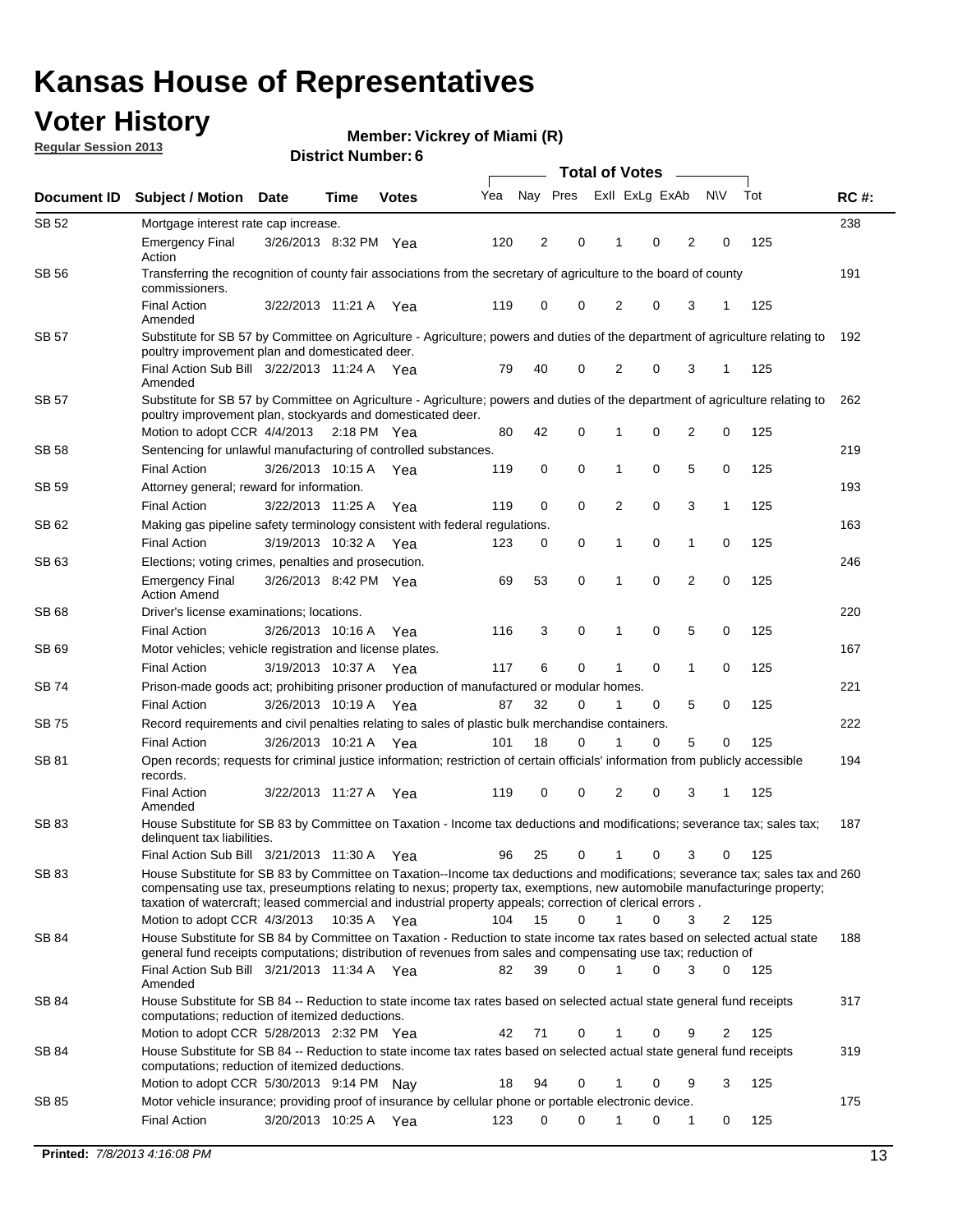### **Voter History**

**Vickrey of Miami (R)**

**Regular Session 2013**

| Document ID   |                                                                                                       | <b>Total of Votes</b>                                                                          |             |              |     |                |              |  |              |                |                |              |     |             |
|---------------|-------------------------------------------------------------------------------------------------------|------------------------------------------------------------------------------------------------|-------------|--------------|-----|----------------|--------------|--|--------------|----------------|----------------|--------------|-----|-------------|
|               | Subject / Motion Date                                                                                 |                                                                                                | <b>Time</b> | <b>Votes</b> | Yea | Nay Pres       |              |  |              | Exll ExLg ExAb |                | N\V          | Tot | <b>RC#:</b> |
| <b>SB 88</b>  | Increasing the children's advocacy center assessment fee.                                             |                                                                                                |             |              |     |                |              |  |              |                |                |              |     | 223         |
|               | <b>Final Action</b><br>Amended                                                                        | 3/26/2013 10:22 A Yea                                                                          |             |              | 118 | $\mathbf{1}$   | $\mathbf 0$  |  | 1            | 0              | 5              | 0            | 125 |             |
| SB 96         | Motor vehicles; counties with multiple registration facilities; additional registration fee.          |                                                                                                |             |              |     |                |              |  |              |                |                |              |     | 224         |
|               | <b>Final Action</b><br>Amended                                                                        | 3/26/2013 10:24 A Yea                                                                          |             |              | 106 | 12             | 0            |  | 1            | 0              | 5              | 1            | 125 |             |
| <b>SB 96</b>  | Additional motor vehicle registration fees.                                                           |                                                                                                |             |              |     |                |              |  |              |                |                |              |     | 263         |
|               | Motion to adopt CCR 4/4/2013 2:21 PM Yea                                                              |                                                                                                |             |              | 114 | 8              | 0            |  | 1            | 0              | 2              | 0            | 125 |             |
| SB 102        | Requiring the state treasurer to provide a list of daily deposits to the secretary of administration. |                                                                                                |             |              |     |                |              |  |              |                |                |              |     | 195         |
|               | <b>Final Action</b><br>Amended                                                                        | 3/22/2013 11:28 A Yea                                                                          |             |              | 119 | 0              | 0            |  | 2            | 0              | 3              | 1            | 125 |             |
| SB 102        | Enacting the second amendment protection act.                                                         |                                                                                                |             |              |     |                |              |  |              |                |                |              |     | 295         |
|               | Motion to Adopt CCR 4/5/2013 9:20 PM Yea                                                              |                                                                                                |             |              | 96  | 24             | 0            |  | 2            | 0              | 2              | 1            | 125 |             |
| <b>SB 111</b> |                                                                                                       | Establishing Native American legislative day at the capitol; awarding of high school diplomas. |             |              |     |                |              |  |              |                |                |              |     |             |
|               | Emergency Final<br><b>Action Amend</b>                                                                | 3/26/2013 8:41 PM Yea                                                                          |             |              | 122 | $\mathbf 0$    | $\Omega$     |  | 1            | 0              | 2              | 0            | 125 |             |
| SB 113        | Credit unions; changes in certain loan limitations.                                                   |                                                                                                |             |              |     |                |              |  |              |                |                |              |     | 234         |
|               | <b>Emergency Final</b><br>Action                                                                      | 3/26/2013 8:25 PM Yea                                                                          |             |              | 122 | 0              | 0            |  | 1            | 0              | $\overline{2}$ | 0            | 125 |             |
| SB 118        | Relating to law enforcement reporting and investigation of missing persons.                           |                                                                                                |             |              |     |                |              |  |              |                |                |              |     | 225         |
|               | <b>Final Action</b>                                                                                   | 3/26/2013 10:25 A Yea                                                                          |             |              | 119 | 0              | 0            |  | 1            | 0              | 5              | 0            | 125 |             |
| SB 120        | Enacting the Kansas farmers' market promotion act.                                                    |                                                                                                |             |              |     |                |              |  |              |                |                |              |     | 196         |
|               | <b>Final Action</b><br>Amended                                                                        | 3/22/2013 11:31 A Yea                                                                          |             |              | 68  | 51             | $\mathbf 0$  |  | 2            | $\mathbf 0$    | 3              | 1            | 125 |             |
| SB 122        | Kansas administrative procedure act; service of order or notice.                                      |                                                                                                |             |              |     |                |              |  |              |                |                |              |     | 226         |
|               | <b>Final Action</b><br>Amended                                                                        | 3/26/2013 10:26 A Yea                                                                          |             |              | 119 | 0              | 0            |  | 1            | $\Omega$       | 5              | 0            | 125 |             |
| SB 122        | Elections; unauthorized voting disclosures.                                                           |                                                                                                |             |              |     |                |              |  |              |                |                |              | 286 |             |
|               | Motion to Adopt CCR 4/5/2013                                                                          |                                                                                                | 6:23 PM Yea |              | 89  | 31             | 0            |  | 2            | 0              | 2              | 1            | 125 |             |
| SB 124        | Amending the Kansas restraint of trade act.                                                           |                                                                                                |             |              |     |                |              |  |              |                |                |              |     | 227         |
|               | <b>Final Action</b><br>Amended                                                                        | 3/26/2013 10:27 A                                                                              |             | Yea          | 116 | $\overline{2}$ | 1            |  | 1            | $\mathbf 0$    | 5              | $\mathbf 0$  | 125 |             |
| SB 124        | Amending the Kansas restraint of trade act.                                                           |                                                                                                |             |              |     |                |              |  |              |                |                |              |     | 273         |
|               | Motion to Adopt CCR 4/5/2013                                                                          |                                                                                                | 11:06 A     | Yea          | 97  | 23             | 0            |  | 2            | 0              | 2              | $\mathbf{1}$ | 125 |             |
| SB 128        | Career technical education incentive program amendments.                                              |                                                                                                |             |              |     |                |              |  |              |                |                |              |     | 168         |
|               | <b>Final Action</b><br>Amended                                                                        | 3/19/2013 10:39 A                                                                              |             | Yea          | 123 | 0              | 0            |  | 1            | 0              | 1              | 0            | 125 |             |
| SB 129        | Bank commissioner; certain fees and hearing costs.                                                    |                                                                                                |             |              |     |                |              |  |              |                |                |              |     | 254         |
|               | <b>Emergency Final</b><br><b>Action Amend</b>                                                         | 3/26/2013 8:55 PM Yea                                                                          |             |              | 110 | 12             | 0            |  | 1            | 0              | 2              | 0            | 125 |             |
| SB 129        | Mortgage interest rate cap increase.                                                                  |                                                                                                |             |              |     |                |              |  |              |                |                |              |     | 272         |
|               | Motion to Adopt CCR 4/5/2013                                                                          |                                                                                                | 10:42 A     | Yea          | 121 | 0              | 0            |  | 2            | 0              | 2              | 0            | 125 |             |
| SB 135        | Transferring boiler inspection duties from the department of labor to the state fire marshal.         |                                                                                                |             |              |     |                |              |  |              |                |                |              |     | 228         |
|               | <b>Final Action</b>                                                                                   | 3/26/2013 10:28 A Yea                                                                          |             |              | 114 | 5              | 0            |  | 1            | 0              | 5              | 0            | 125 |             |
| SB 136        | Providing veterans designation on driver's licenses and nondriver identification cards.               |                                                                                                |             |              |     |                |              |  |              |                |                |              |     | 244         |
|               | <b>Emergency Final</b><br><b>Action Amend</b>                                                         | 3/26/2013 8:39 PM Yea                                                                          |             |              | 119 | 3              | 0            |  | 1            | 0              | $\overline{2}$ | 0            | 125 |             |
| SB 139        | Kansas money transmitter act.                                                                         |                                                                                                |             |              |     |                |              |  |              |                |                |              |     | 229         |
|               | <b>Final Action</b>                                                                                   | 3/26/2013 10:30 A Yea                                                                          |             |              | 117 | $\mathbf{1}$   | $\mathbf{1}$ |  | 1            | $\mathbf 0$    | 5              | 0            | 125 |             |
| SB 142        | Abortion; concerning civil actions related to abortion.                                               |                                                                                                |             |              |     |                |              |  |              |                |                |              |     | 241         |
|               | <b>Emergency Final</b><br>Action                                                                      | 3/26/2013 8:36 PM Yea                                                                          |             |              | 89  | 33             | 0            |  | $\mathbf{1}$ | 0              | $\overline{2}$ | 0            | 125 |             |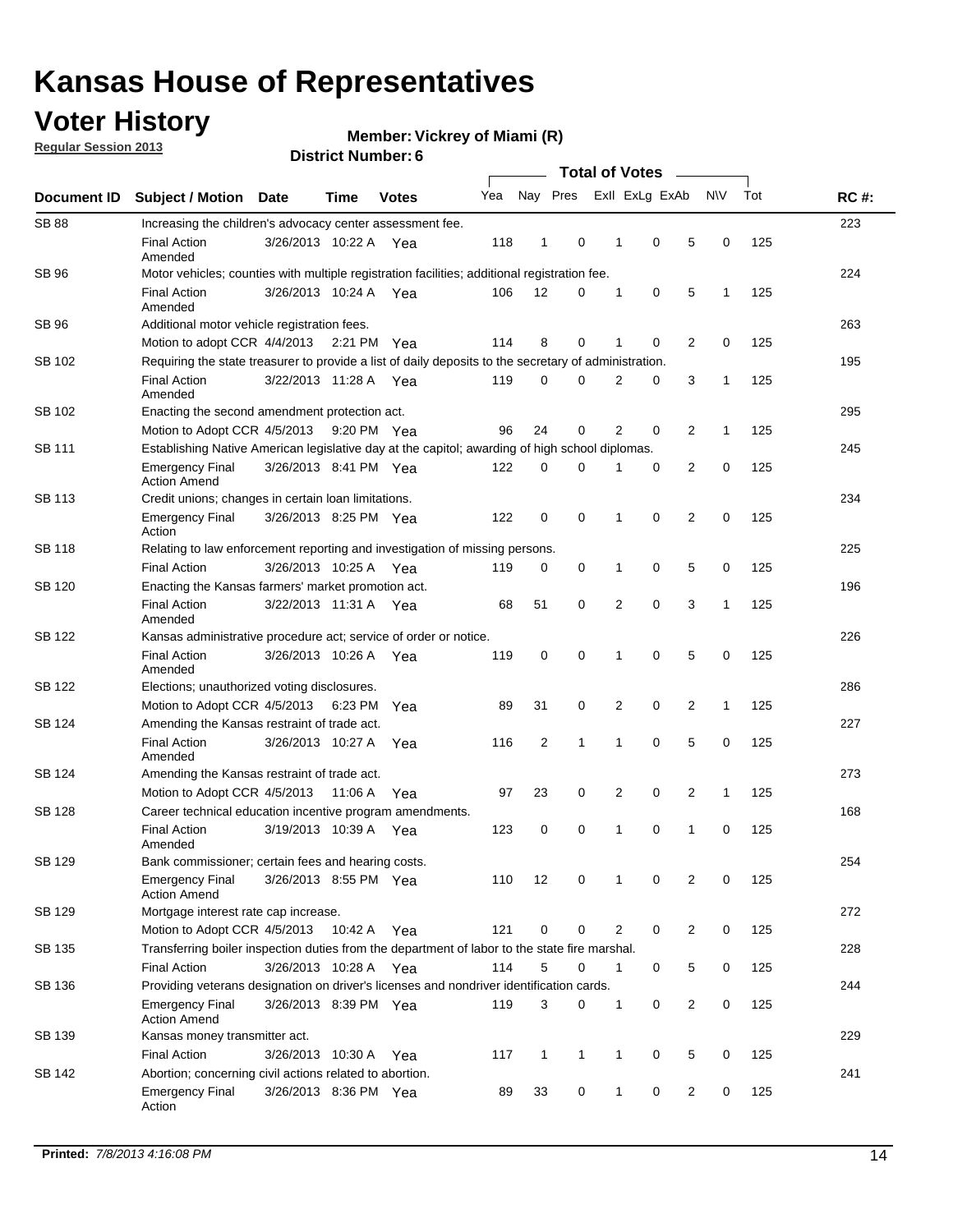### **Voter History**

**Vickrey of Miami (R)**

**Regular Session 2013**

| Document ID     |                                                                                                                                                                                                       |                                                                                         |             |              |     | <b>Total of Votes</b><br>$\sim$ |   |   |                |                |           |     |             |  |  |  |  |
|-----------------|-------------------------------------------------------------------------------------------------------------------------------------------------------------------------------------------------------|-----------------------------------------------------------------------------------------|-------------|--------------|-----|---------------------------------|---|---|----------------|----------------|-----------|-----|-------------|--|--|--|--|
|                 | <b>Subject / Motion Date</b>                                                                                                                                                                          |                                                                                         | Time        | <b>Votes</b> | Yea | Nay Pres                        |   |   | Exll ExLg ExAb |                | <b>NV</b> | Tot | <b>RC#:</b> |  |  |  |  |
| <b>SB 149</b>   |                                                                                                                                                                                                       | Drug screening for recipients of cash assistance and unemployment benefits.             |             |              |     |                                 |   |   |                |                |           |     |             |  |  |  |  |
|                 | <b>Emergency Final</b><br><b>Action Amend</b>                                                                                                                                                         | 3/26/2013 8:33 PM Yea                                                                   |             |              | 106 | 16                              | 0 | 1 | 0              | 2              | 0         | 125 |             |  |  |  |  |
| SB 164          | Relating to the director of vehicles regulating providers of motor vehicle functions.                                                                                                                 |                                                                                         |             |              |     |                                 |   |   |                |                |           |     | 247         |  |  |  |  |
|                 | <b>Emergency Final</b><br><b>Action Amend</b>                                                                                                                                                         | 3/26/2013 8:43 PM Yea                                                                   |             |              | 117 | 5                               | 0 | 1 | 0              | 2              | 0         | 125 |             |  |  |  |  |
| SB 164          | Relating to the director of vehicles regulating providers of motor vehicle functions.                                                                                                                 |                                                                                         |             |              |     |                                 |   |   |                |                |           |     | 268         |  |  |  |  |
|                 |                                                                                                                                                                                                       | 0<br>Motion to adopt CCR 4/4/2013<br>9<br>0<br>1<br>2<br>2<br>125<br>5:32 PM Yea<br>111 |             |              |     |                                 |   |   |                |                |           |     |             |  |  |  |  |
| SB 166          | Insurers supervision, rehabilitation and liquidation act; derivatives.                                                                                                                                |                                                                                         |             |              |     |                                 |   |   |                |                |           |     | 206         |  |  |  |  |
|                 | <b>Final Action</b>                                                                                                                                                                                   | 3/26/2013 9:52 AM Yea                                                                   |             |              | 119 | 0                               | 0 | 1 | 0              | 5              | 0         | 125 |             |  |  |  |  |
| SB 168          | Limiting nuisance actions against certain agricultural activities.                                                                                                                                    |                                                                                         |             |              |     |                                 |   |   |                |                |           |     | 169         |  |  |  |  |
|                 | <b>Final Action</b><br>Amended                                                                                                                                                                        | 3/19/2013 10:40 A Yea                                                                   |             |              | 111 | 12                              | 0 | 1 | 0              | 1              | 0         | 125 |             |  |  |  |  |
| SB 168          | Limiting nuisance actions against certain agricultural activities.                                                                                                                                    |                                                                                         |             |              |     |                                 |   |   |                |                |           |     | 264         |  |  |  |  |
|                 | Motion to adopt CCR 4/4/2013                                                                                                                                                                          |                                                                                         |             | 2:30 PM Yea  | 110 | 12                              | 0 | 1 | 0              | 2              | 0         | 125 |             |  |  |  |  |
| <b>SB 171</b>   | School districts; amendments to Kansas uniform financial accounting and reporting act.                                                                                                                |                                                                                         |             |              |     |                                 |   |   |                |                |           |     | 248         |  |  |  |  |
|                 | <b>Emergency Final</b><br><b>Action Amend</b>                                                                                                                                                         | 3/26/2013 8:44 PM Yea                                                                   |             |              | 122 | 0                               | 0 | 1 | 0              | 2              | 0         | 125 |             |  |  |  |  |
| SB 171          | School districts; amendments to Kansas uniform financial accounting and reporting act.                                                                                                                |                                                                                         |             |              |     |                                 |   |   |                |                |           |     | 285         |  |  |  |  |
|                 | Motion to Adopt CCR 4/5/2013                                                                                                                                                                          |                                                                                         | 6:19 PM Yea |              | 63  | 57                              | 0 | 2 | 0              | 2<br>125       |           |     |             |  |  |  |  |
| SB 171          | Appropriations for FY 2013, FY 2014, FY 2015, FY 2016, FY 2017 and FY 2018 for various state agencies; capital<br>improvement projects; claims against the state.                                     |                                                                                         |             |              |     |                                 |   |   |                |                |           | 320 |             |  |  |  |  |
|                 | Motion to adopt CCR 6/1/2013 4:30 PM Yea                                                                                                                                                              |                                                                                         |             |              | 63  | 51                              | 0 | 0 | 0              | 8              | 3         | 125 |             |  |  |  |  |
| SB 187          | Establishing the workers compensation and employment security boards nominating committee; administrative law judge<br>appointment; workers compensation appeals board.                               |                                                                                         |             |              |     |                                 |   |   |                |                |           |     | 242         |  |  |  |  |
|                 | <b>Emergency Final</b><br><b>Action Amend</b>                                                                                                                                                         | 3/26/2013 8:37 PM Yea                                                                   |             |              | 88  | 34                              | 0 | 1 | 0              | 2              | 0         | 125 |             |  |  |  |  |
| SB 187          | Amending workers compensation law provisions; establishing the workers compensation and employment security boards<br>nominating committee; notice requirements; workplace health and safety program. |                                                                                         |             |              |     |                                 |   |   |                |                |           |     | 274         |  |  |  |  |
|                 | Motion to Adopt CCR 4/5/2013 11:26 A Yea                                                                                                                                                              |                                                                                         |             |              | 89  | 31                              | 0 | 2 | 0              | 3              | 0         | 125 |             |  |  |  |  |
| SB 199          | University of Kansas medical center; midwest center for stem cell therapy.                                                                                                                            |                                                                                         |             |              |     |                                 |   |   |                |                |           |     | 235         |  |  |  |  |
|                 | <b>Emergency Final</b><br><b>Action Amend</b>                                                                                                                                                         | 3/26/2013 8:26 PM Yea                                                                   |             |              | 90  | 32                              | 0 | 1 | 0              | 2              | 0         | 125 |             |  |  |  |  |
| SB 199          | Health care; stem cell therapy and unused medications.                                                                                                                                                |                                                                                         |             |              |     |                                 |   |   |                |                |           |     | 290         |  |  |  |  |
|                 | Motion to Adopt CCR 4/5/2013                                                                                                                                                                          |                                                                                         | 7:52 PM Yea |              | 90  | 30                              | 0 | 2 | 0              | $\overline{2}$ | 1         | 125 |             |  |  |  |  |
| SB 216          | Allowing a public building commission to acquire land for a municipal university similar to what such commission is currently<br>allowed to do for any state university.                              |                                                                                         |             |              |     |                                 |   |   |                |                |           |     | 185         |  |  |  |  |
|                 | <b>Final Action</b>                                                                                                                                                                                   | 3/21/2013 11:23 A Yea                                                                   |             |              | 121 | 0                               | 0 | 1 | 0              | 3              | 0         | 125 |             |  |  |  |  |
| SB 246          | Reconciling amendments to certain statutes.                                                                                                                                                           |                                                                                         |             |              |     |                                 |   |   |                |                |           |     | 315         |  |  |  |  |
|                 | <b>Emergency Final</b><br>Action                                                                                                                                                                      | 5/23/2013 2:14 PM Yea                                                                   |             |              | 111 | 0                               | 0 | 1 | 0              | 8              | 5         | 125 |             |  |  |  |  |
| <b>SCR 1604</b> | Joint rules for the Senate and House of Representatives, 2013-2014.                                                                                                                                   |                                                                                         |             |              |     |                                 |   |   |                |                |           |     | 5           |  |  |  |  |
|                 | <b>Final Action</b><br>Amended                                                                                                                                                                        | 1/28/2013 11:12 A Yea                                                                   |             |              | 81  | 41                              | 0 | 0 | 0              | 3              | 0         | 125 |             |  |  |  |  |
| <b>SCR 1606</b> |                                                                                                                                                                                                       | Honoring pregnancy maintenance resource centers.                                        |             |              |     |                                 |   |   |                |                |           | 240 |             |  |  |  |  |
|                 | <b>Emergency Final</b><br>Action                                                                                                                                                                      | 3/26/2013 8:34 PM Yea                                                                   |             |              | 122 | 0                               | 0 | 1 | 0              | 2              | 0         | 125 |             |  |  |  |  |